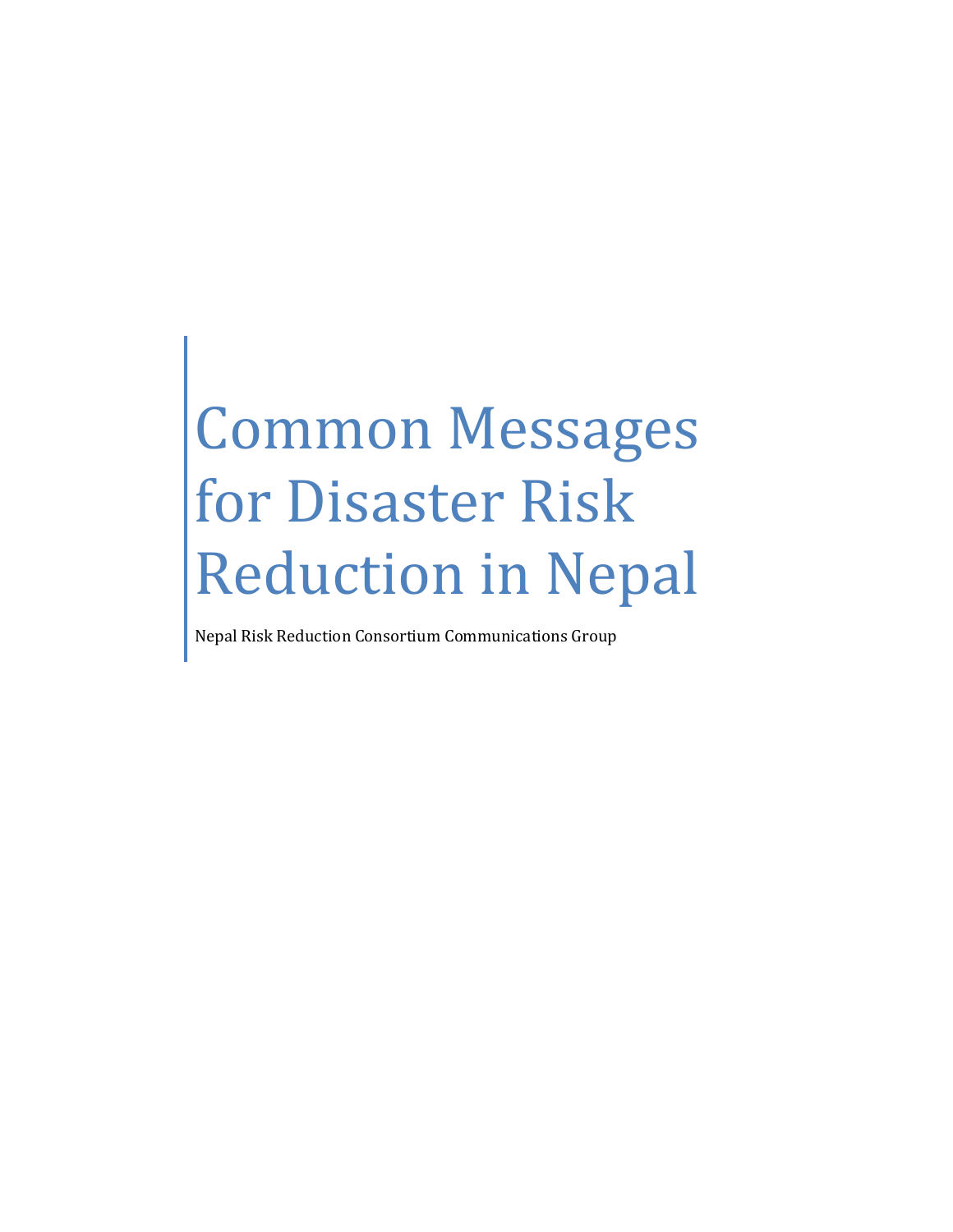# **Table of Contents**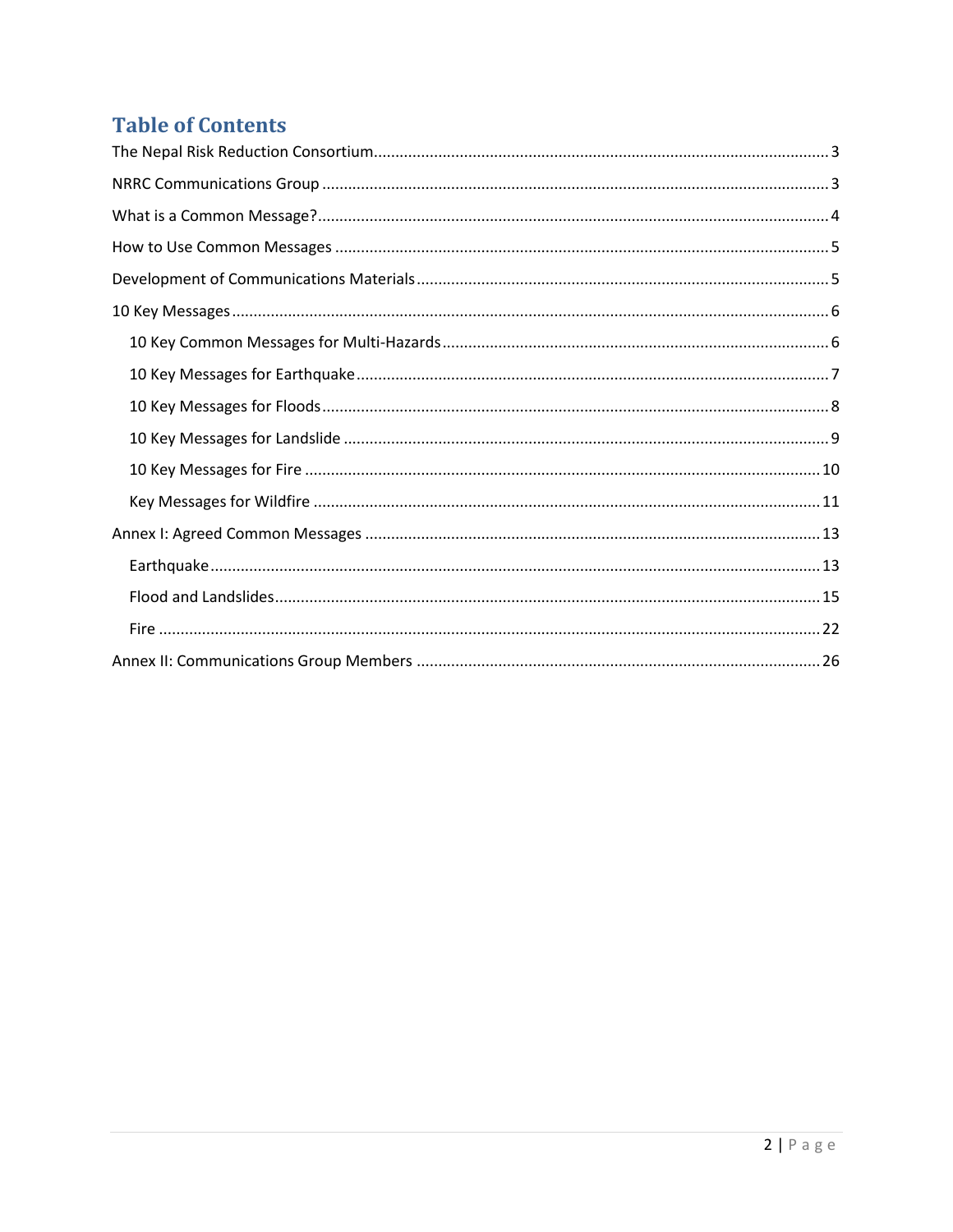# <span id="page-2-0"></span>**The Nepal Risk Reduction Consortium**

In February 2011, the Government of Nepal officially launched the Nepal Risk Reduction Consortium (NRRC). The NRRC is a unique body that unites the Government of Nepal, the international financial institutions of the Asian Development Bank and World Bank, development partners and donors, the Red Cross and Red Crescent Movement and the United Nations as members in the Steering Committee of the NRRC.

The NRRC works to bridge the spectrum of activity of development and humanitarian expertise, supporting the Government of Nepal in implementing a long term Disaster Risk Reduction Action Plan. The work of the NRRC builds on the National Strategy for Disaster Risk Management which was approved in 2009.

Based on the National Strategy for Disaster Risk Management, the NRRC has identified 5 flagship priorities for risk reduction. These priorities are:

- 1) School and Hospital Safety
- 2) Emergency Preparedness and Response
- 3) Flood Management
- 4) Community Based Disaster Risk Reduction
- 5) Policy and Institutional Support for Disaster Risk Management

Each of these flagships priorities is coordinated by a Government ministry and international agency. For more information, visit [www.un.org.np/coordinationmechanism/nrrc](http://www.un.org.np/coordinationmechanism/nrrc)

## <span id="page-2-1"></span>**NRRC Communications Group**

Communication to the public is vital to ensure better preparedness. Work related to this currently exists under all Flagships and is carried out through a variety of mechanisms by multiple partners. By better coordinating such public information work, sharing information on work already planned, and harmonizing messages and approaches, we would hope to have greater and more sustained reach. The messaging would have a stronger impact if it can be delivered in the name of the Government. In 2011, the NRRC Secretariat commissioned a communications strategy that was then endorsed by a subset of the NRRC Steering Committee. This strategy recommended that communication on disaster risk reduction should be harmonized to avoid mixed messages to the public, avoid confusions and maximize impact.

In order to support coordinated communications and common messaging, the NRRC established the NRRC Communications Group. This Group is chaired by the Ministry of Home Affairs with BBC Media Action supporting as a technical lead. The purpose of the NRRC Communications Group is to bring government and partners together to agree to common messages for disaster risk reduction and to coordinate communications activities. The use of common messages will ensure that the public is receiving consistent and reinforcing information on how to reduce risk and prepare for disaster.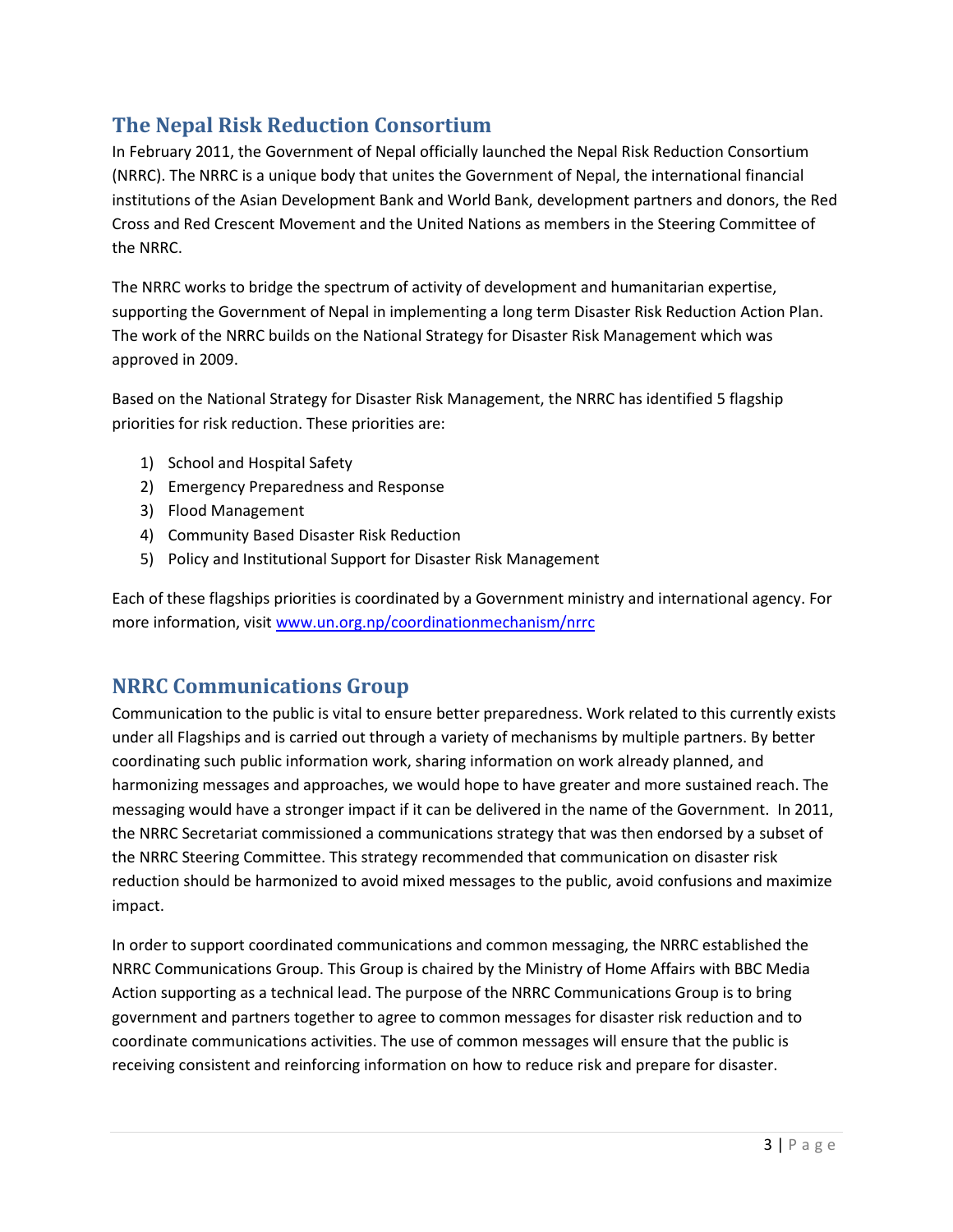Since 2012, the NRRC Communications Group, in multiple stakeholder consultations, has agreed to common messages for earthquake, floods, landslide and fire.

### <span id="page-3-0"></span>**What is a Common Message?**

As pointed out in the NRRC Communications Group DRR Mapping exercise, there are many organizations in Nepal communicating risk reduction to the public. However, this communications has been ad-hoc and messages have varied. As a result, the communications work risks confusing public on how to prepare for disaster and reduce disaster risk.

In order to ensure the public is receiving the correct information on reducing risk and preparing for disaster, government and organizations must agree to common messages. These common messages outline the technical content and correct advice for the public. The purpose of the common messages is to provide a technical framework of standardizing the substance of our collective messages. An individual will be more likely to internalize a message and change behaviour if they are receiving the same advice from all sources.

Through stakeholder consultations, a large list of common messages has been agreed for earthquake, flood, landslide and fire. These messages cover three broad categories: Awareness of Risk, Mitigation of Risk, and Preparedness for Response. All messages can be found in Annex I; however, government and organizations are encouraged to communicate from the 10 Key Messages. Communications efforts across government and organizations will be more effective if the messages are focussed and reinforcing. An audience is more likely to internalize 10 key messages rather than having dozens of messages from different sources.

It is important to highlight that the common message only provides the technical and correct information on reducing risk and preparing for disaster. It remains the responsibility of the government and organizations to customize the message in order to effectively reach their target group. How to communicate and what to communicate are mutually reinforcing; the common messages only provides what to communicate. There are various studies (such as Knowledge and Practice Surveys) that identify how to best communicate to a particular audience. As a simple guide, common messages can be customized in the following ways:

- **SMS message:** 160 characteristics maximum
- **Radio PSA/message:** 90 maximum, can include music/sound effects; key points should be repeated
- **Television PSA/message:** 60 words maximum, can use pictures, music and sound effects; key points should be repeated
- **Posters/leaflets:** use minimal wording with bold and clear images to deliver key message
- **Street Drama/shows:** can combine oral and visual representation of key message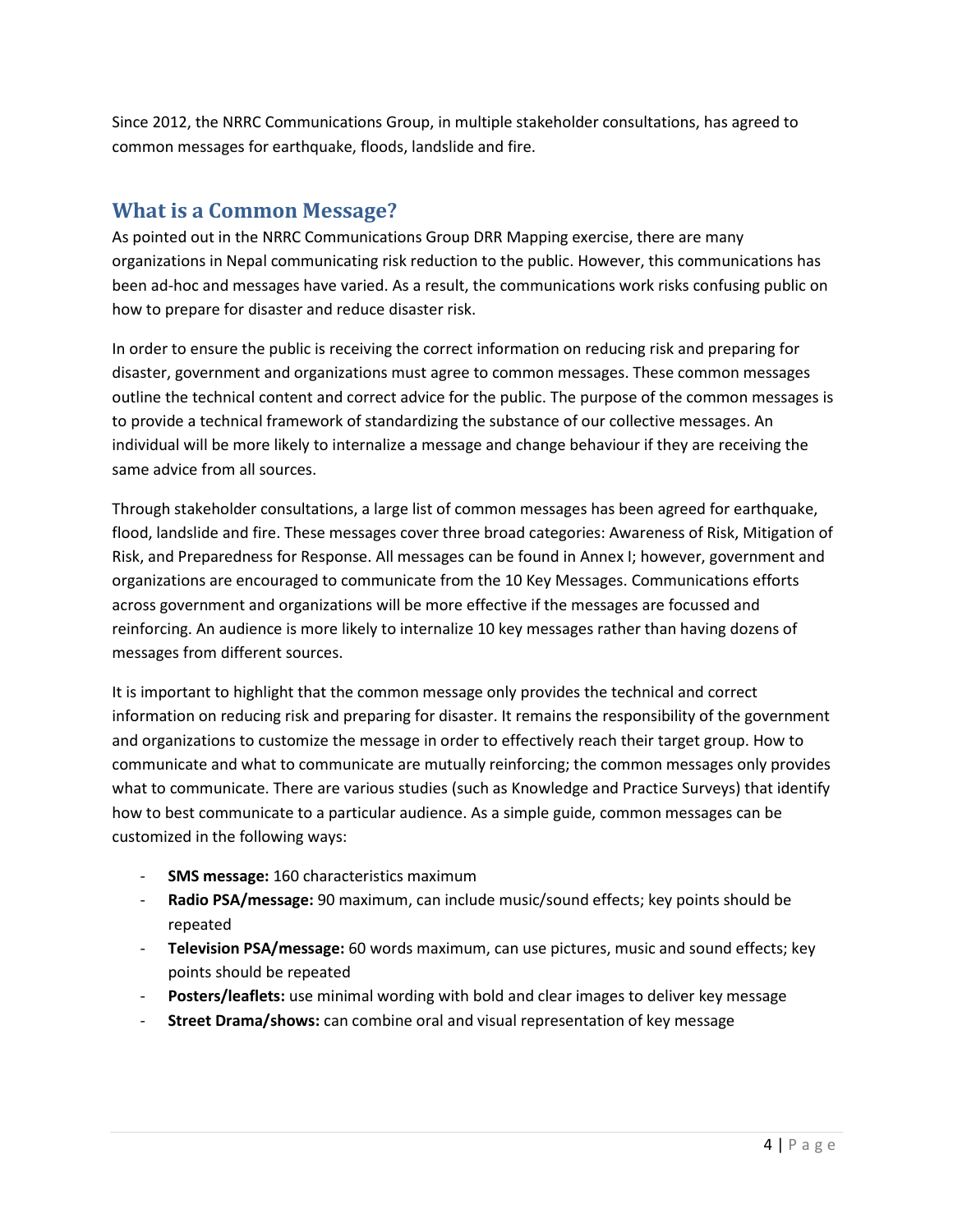## <span id="page-4-0"></span>**How to Use Common Messages**

Government and organizations are encouraged to use common messages from the 10 Key Messages. After selecting messages to be used, partners need to customize the message based on how they will communicate with the target audience. The following graph outlines the steps in using the common messages:



## <span id="page-4-1"></span>**Development of Communications Materials**

In addition to encouraging organizations to select from the 10 Key Common Messages; it is also encouraged for organizations to use communications products that have already been produced and are effective. By using communications products already developed, organizations can minimize resources in the creation of products and focus on distribution and sustaining reach with their target audience. The NRRC Communications Group is a platform whereby organizations can share products developed.



USAID has developed several video PSAs and comic books with the Red Panda DRR Mascot. These products communicate common messages. Government and organizations have been encouraged to use these products for their communications activities. Over the past year, organizations such as the Nepal Red Cross and World Vision have utilized these products for their communications work. In addition, the Nepal Red Cross has used the Red Panda mascot for the development of communications products.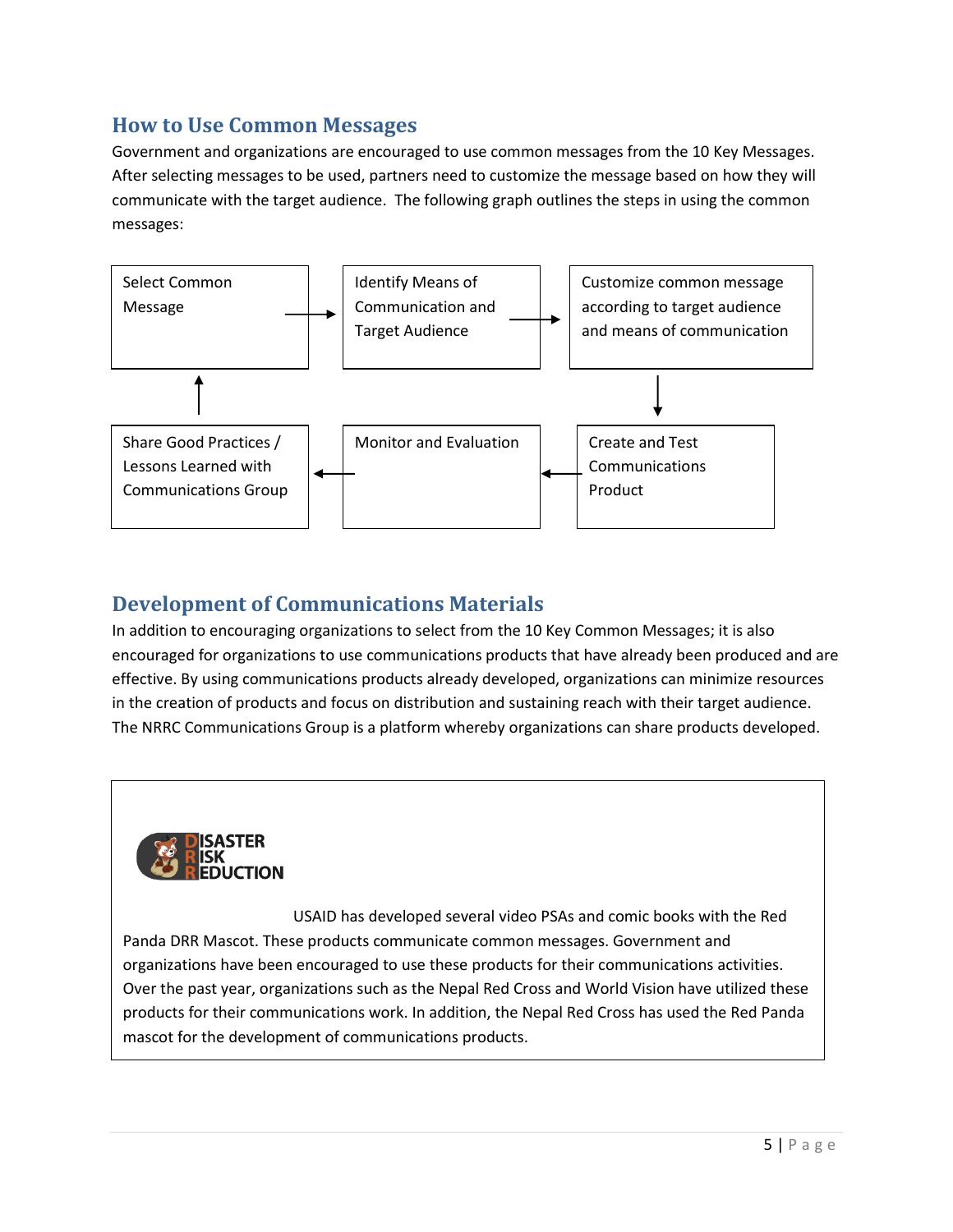#### <span id="page-5-0"></span>**10 Key Messages**

Through stakeholder consultations, the NRRC Communications Group has agreed to common messages for earthquake, flood, landslide, and fire. Based on these messages, 10 Key Common Messages for each hazard and 10 key messages for multi-hazards have been identified. The 10 key common messages for multi-hazards refer to common messages that can apply for more than 1 hazard. Government and organizations are encouraged to focus communications activities on the 10 Key Messages. The 10 Key Messages are not ranked by importance.

#### <span id="page-5-1"></span>**10 Key Common Messages for Multi-Hazards**

- 1) Being prepared starts with you. Be prepared and know what to do when disaster strikes. Taking simple steps can save your life.
- 2) Are you ready? **Prepare a disaster action plan with your family**. **Agree** on a **meeting point outside** in a safe open space. **Plan escape routes** in case the main door is blocked. **Keep a whistle** on you at all times. **Identify safe places** that are accessible, keep copies of information on any special needs you have, medications being taken and any allergies or sensitivities.
- 3) **Have an emergency bag** ready for your family. This **should contain** essential items you will need immediately after a disaster. Contents: a **torch** and **batteries**, a **small radio**, enough dry **food** such as beaten rice or instant noodles for one day, a plastic bottle of drinking **water**, a bottle of Piyush **chlorine drops** for purifying drinking water, a basic **medical kit** and photocopies of your **ID cards**. Store the bag in a safe place that is easily reached.
- 4) **Carry a whistle** with you at all times to attract attention in an emergency. Blow the whistle if you are trapped or injured by an earthquake, flood or landslide. You can also blow the whistle if you are attacked. A whistle can be heard far away and it can save your voice.
- 5) **Always defecate in proper toilets or latrines** to prevent the spread of water-borne diseases such as diarrhoea. If you cannot use a latrine, **bury your faeces in the ground**. **Do not defecate on open ground or near water sources**.
- 6) Dangerous diseases such as cholera are transmitted through dirty and polluted water. **Make water safe to drink by boiling it**. Boil water for at least five minutes before you drink it, even if it looks clear and clean. Stay safe from diseases that are transmitted through dirty and polluted water.
- 7) After a disaster, family members may be split apart and lose contact with each other. **Make sure children and the elderly can remember or keep a document, official or handwritten, with them at all times that provides their name, address and family contact information and mobile telephone number if available.** This information will help make sure children and elderly can be reunited with their family after a disaster.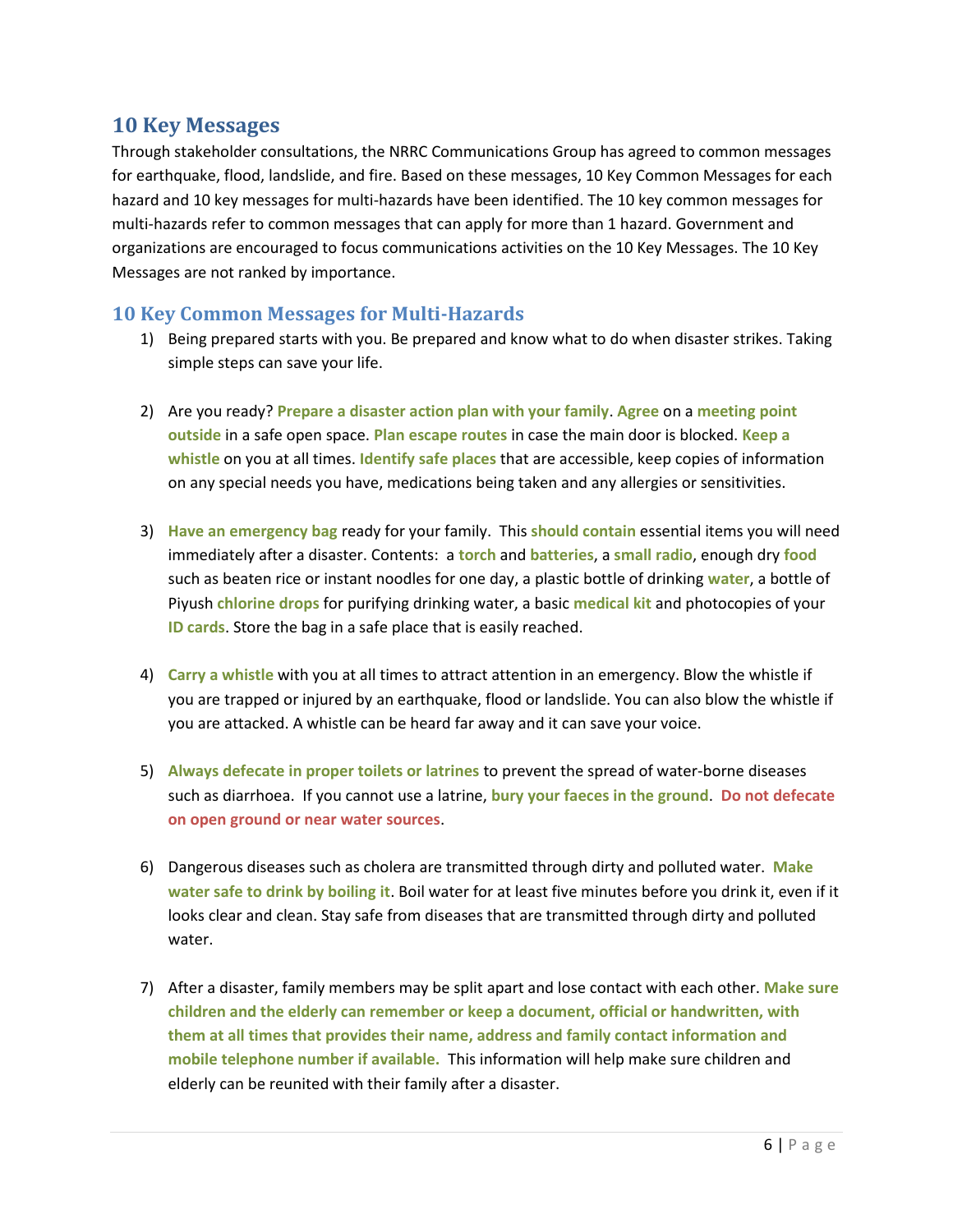- 8) Disaster can happen at any moment. **Never leave your stove, lit cigarettes, or candles unattended. Turn off and unplug electrical appliances when not in use** to protect from fire before, during or after disasters like earthquakes or floods.
- 9) **Learn basic first aid skills and be prepared for an emergency**. First aid skills will help you treat yourself and your family from minor injuries. Maintain and refresh those skills at least every three years.
- 10) **Ensure you and your family follow proper building codes** when constructing a home for disaster safety and to protect it from collapse due to an earthquake. A building code compliant home can save lives and property.

#### <span id="page-6-0"></span>**10 Key Messages for Earthquake**

- 1. What to Expect?- when an earthquake strikes, expect the ground to shake, buildings, bridges and power lines to collapse and glass to shatter. **Keep calm when you feel the ground shake**, do not panic
- 2. Are you ready**? Prepare an earthquake action plan with your family**. **Agree** on a **meeting point outside** in a safe open space. **Plan escape routes** in case the main door is blocked. **Keep a whistle** on you at all times.
- 3. **Have an emergency bag ready for your family**. This **should contain essential items** you will need immediately after a **flood** or **landslide**. Contents: a **torch** and **batteries**, a **small radio**, enough **dry food** such as beaten rice or instant noodles for one day, a plastic bottle of drinking **water**, a bottle of Piyush **chlorine drops** for purifying drinking water, a basic **medical kit** and **photocopies** of your **ID cards**. Store the bag in a safe place that is easily reached.
- 4. **Carry a whistle with you at all times to attract attention** in an emergency. Blow the whistle if you are trapped or injured by an earthquake, flood or landslide. You can also blow the whistle if you are attacked. A whistle can be heard far away and it can save your voice.
- 5. Build safely: **Follow proper building codes when constructing your home** for fire safety and to protect it from collapse due to an earthquake. A building code compliant home can save lives and property.
- 6. In your home, school or workplace, **learn and practise the safety position** which you should adopt in an earthquake. This is called **Drop, Cover, and Hold On**. Drop down low to make yourself small. Then cover your head and neck with your arms. These two actions will help to protect you from falling objects. If there is strong furniture nearby such as a table, hold on to it. This will also help to protect you. Once you have assumed this safety position, stay where you are until the shaking stops.
- 7. After an earthquake, communication networks may be down or overloaded. **Use text message instead of calling to prevent network outage.**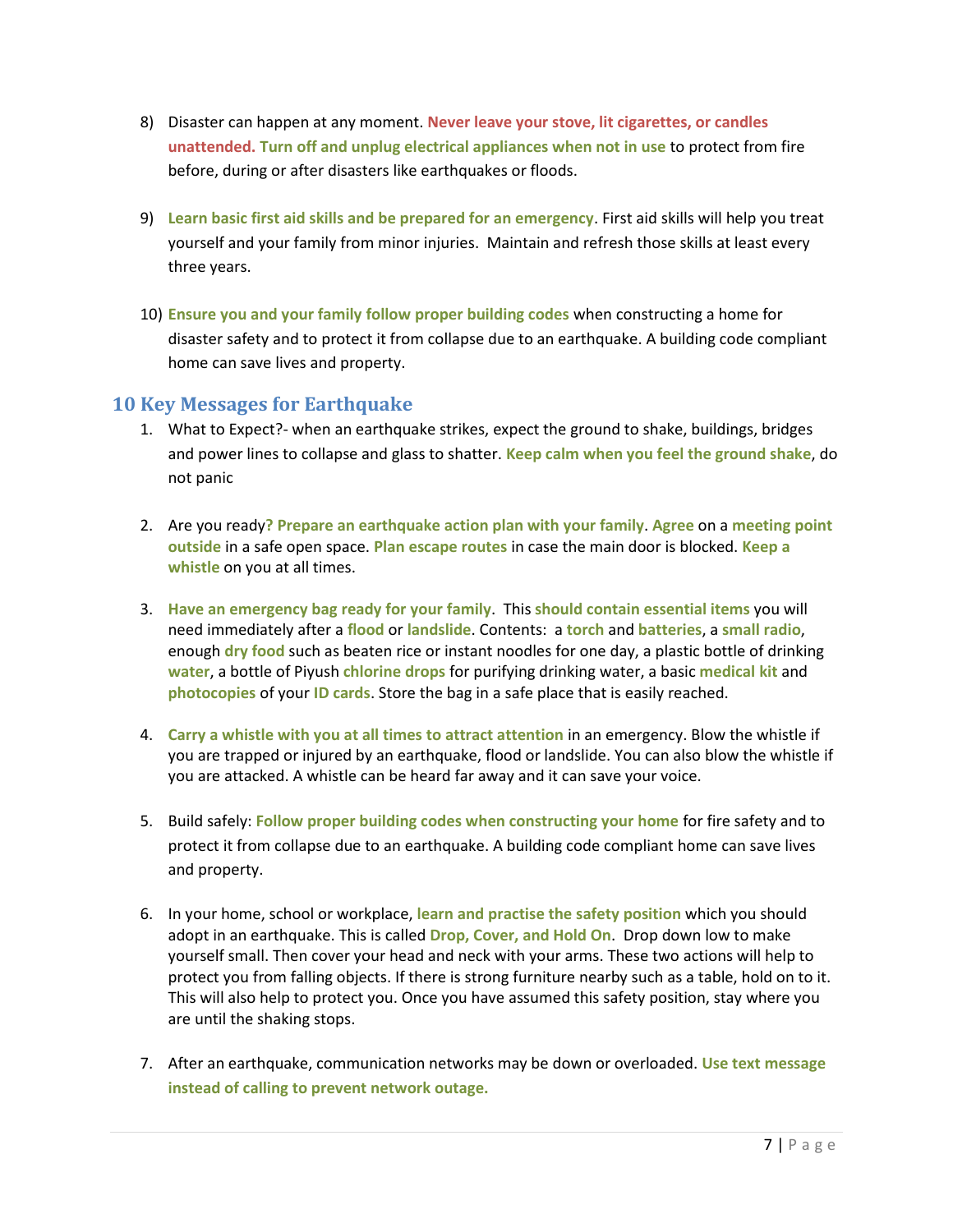- 8. **If trapped, keep calm, and use your whistle to signal to others**. Using a whistle saves energy and protects you from breathing in rubble and dust. If you do not have a whistle, knock on a hard surface to draw attention to your location.
- 9. Learn first aid: **Learn basic first aid skills and be prepared for an emergency.** First aid skills will help you treat yourself and your family from minor injuries. Maintain and refresh those skills at least every three years.
- 10. Are you ready? Shaking during an earthquake may cause loose objects to fall. Falling objects may injure or kill. **Protect yourself and your family from injury by securely screwing or chaining heavy objects such as shelves, cupboards, flower pots, water tanks, and mirrors to the wall or floor.**

#### <span id="page-7-0"></span>**10 Key Messages for Floods**

- 1. Ask your local authorities if your community has a flood early warning system. If so, understand the early warning system to help prepare for floods.
- 2. Are you ready? **Prepare a flood evacuation plan with your family**. **Agree** on a **meeting point** at a safe place on **high ground** outside your home, such as a community flood platform if you have one. Establish **safe evacuation routes** to the meeting point for your family and livestock
- 3. **Have an emergency bag ready for your family**. This **should contain essential** items you will need immediately after a flood or landslide. Contents: a **torch** and **batteries**, a **small radio**, enough **dry food** such as beaten rice or instant noodles for one day, a plastic bottle of drinking **water**, a bottle of Piyush **chlorine drops** for purifying drinking water, a basic **medical kit** and **photocopies** of your **ID cards**. Store the bag in a safe place at least 3 feet above ground.
- 4. **Carry a whistle on your person at all times to attract attention in an emergency**. Blow the whistle if you are trapped or injured by an earthquake, flood or landslide. You can also blow the whistle if you are attacked. A whistle can be heard far away and it can save your voice. Keep the whistle on your key ring or hang it on a chord round your neck.
- 5. Monitor the weather for heavy rain which may cause floods or landslides, especially during the rainy season. **Listen to local radio stations regularly and watch out for any warnings issued by the local authorities**. Follow the advice given by the local authorities to protect yourself and your family against harm from floods and landslides.
- 6. **Stay out of flood water to be safe**. **Do not play, bathe or swim in flood water**. It is dangerous. Strong currents can sweep you away. Debris in the water can cause injury. Snakes in the water may bite you. The water may be contaminated and make you ill.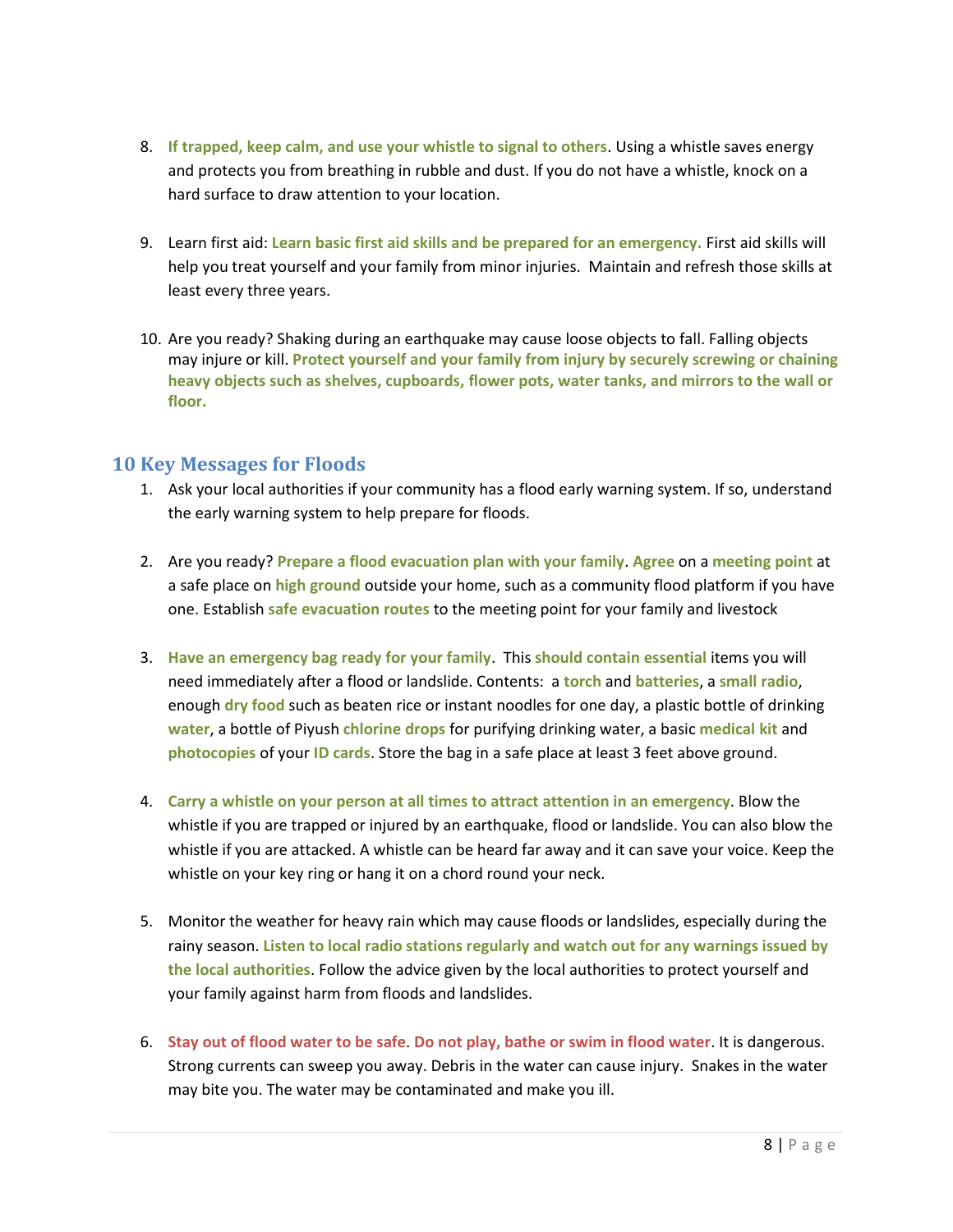- 7. **Do not drink water left by floods**. It may be contaminated and make you ill. **Make water safe to drink by boiling it for at least five minutes. You can also make water safe to drink by treating it with Piyush chlorine drops** or the prescribed dose of other water purification chemicals.
- 8. Keep your children safe from drowning. **Do not allow your children to play in flood water**. Make sure they stay close to you at all times where you can see and hear them.
- 9. **If you are isolated by flood water, use your mobile phone to call for help**. If you do not have a working mobile phone, **use a whistle or wave bright coloured clothing to attract attention**. Flash a torch at night to identify your position.
- 10. **Always defecate in proper toilets or latrines to prevent the spread of water-borne diseases** such as diarrhoea. If you cannot use a latrine, bury your faeces in the ground. **Do not defecate on open ground or near water sources**.

#### <span id="page-8-0"></span>**10 Key Messages for Landslide**

- 1. **Have an emergency bag ready for your family**. This **should contain essential items** you will need immediately after a flood or landslide. Contents: a **torch** and **batteries**, a **small radio**, enough **dry food** such as beaten rice or instant noodles for one day, a plastic bottle of drinking **water**, a bottle of Piyush **chlorine drops** for purifying drinking water, a basic **medical kit** and **photocopies** of your **ID cards**. Store the bag in a safe place at least 3 feet above ground.
- 2. **Carry a whistle on your person at all times to attract attention in an emergency**. Blow the whistle if you are trapped or injured by an earthquake, flood or landslide. You can also blow the whistle if you are attacked. A whistle can be heard far away and it can save your voice. Keep the whistle on your key ring or hang it on a chord round your neck.
- 3. **Mitigate your landslide risk by avoiding cutting down trees**. **Practicing land conservation on farmed hillsides such as terracing** is more effective for growing crops.
- 4. **Prepare a landslide evacuation plan with your family**. **Agree** on a **meeting point** outside your home in a **safe open space** away from unstable slopes and cliff edges. **Establish evacuation routes** from your home to the meeting point.
- 5. **Pay attention to the following landslide warning signs** : **cracks** in **land**, **road** or **home**, **dirty underground water sources**, tilting trees or retaining walls, springs in previously dry areas, streams that stop flowing and **small stones falling** for no apparent reason. If you notice these warnings, **get** to a **safe place away from the risk area**.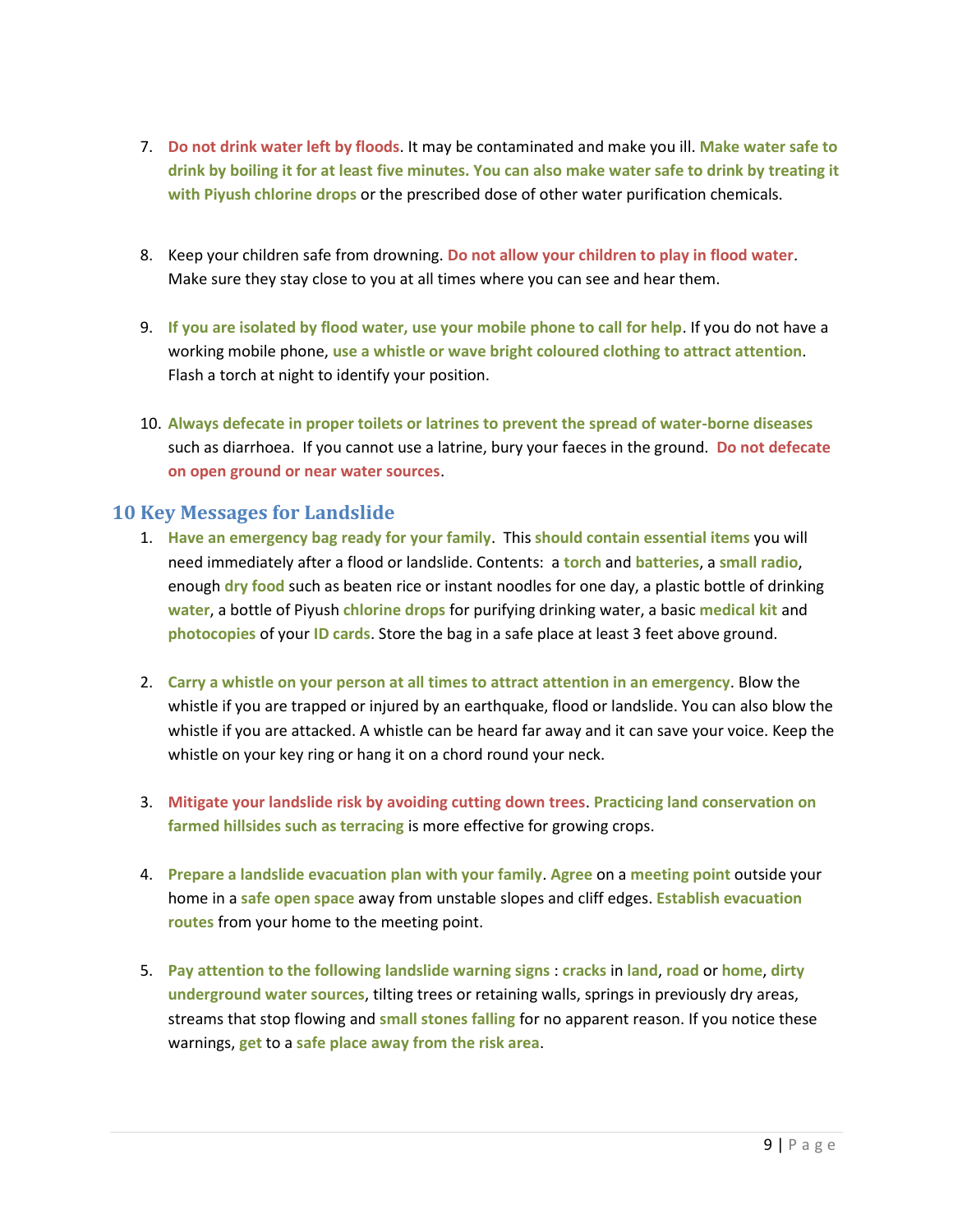- 6. Monitor the weather for heavy rain which may cause floods or landslides, especially during the rainy season. **Listen to local radio stations regularly and watch out for any warnings issued by the local authorities. Follow the advice given by the local authorities** to protect yourself and your family against harm from floods and landslides.
- 7. During heavy rainfall, listen for rumbling sounds that may indicate an approaching landslide. **If you hear a rumbling sound, move away from the noise immediately to safer ground ideally uphill and away from the landslide**. **Be alert for landslides during heavy rainfall**. Be especially alert for landslides at night when many people may be asleep.
- 8. **Be alert when in steep river channels.** Debris flows can occur without warning, even if it is not raining.
- 9. **Be alert for landslides during heavy rainfall. Be especially alert for landslides at night** when many people may be asleep.
- 10. After a landslide check for people who may have been trapped in debris. Direct rescuers to their location**. Do not enter the landslide area alone**. You may also become injured or trapped.
- 11. **If you are trapped in a landslide, use a whistle to alert rescuers**. Whistles can be heard easily. They also use less energy than shouting. If you do not have a whistle, make a loud noise by knocking objects together.

#### <span id="page-9-0"></span>**10 Key Messages for Fire**

- 1. Keep your home safe from fire. **Keep your roof clear from hay, leaves and debris. Remove all hay, dead wood and vegetation at least 30 feet away from your home**. This will protect your home from the potential cause and spread of fire.
- 2. **Identify a source of water nearby, such as a pond, pool, or water tank that can be accessed to put out a fire**. Knowing where water can be accessed can help you act fast and reduce the spread of fire.
- 3. Are you ready? **Prepare a fire action plan with your family**. **Agree** on a **meeting point outside** in a **safe open space**. Plan an **alternative escape route** in case the main door is blocked. **Keep a whistle** on you at all times to act as a warning sound.
- 4. **Have a dry fire extinguisher to put out small fires**. To make a dry fire extinguisher, pour 3 kg of fine sand into a large container and add 1 kg of baking soda. Stir the mixture thoroughly. Keep the container in your shop, garage, or kitchen. This mixture can be sprinkled directly on small oil, grease, and petroleum fires. Dry earth will also be effective to put out small fires.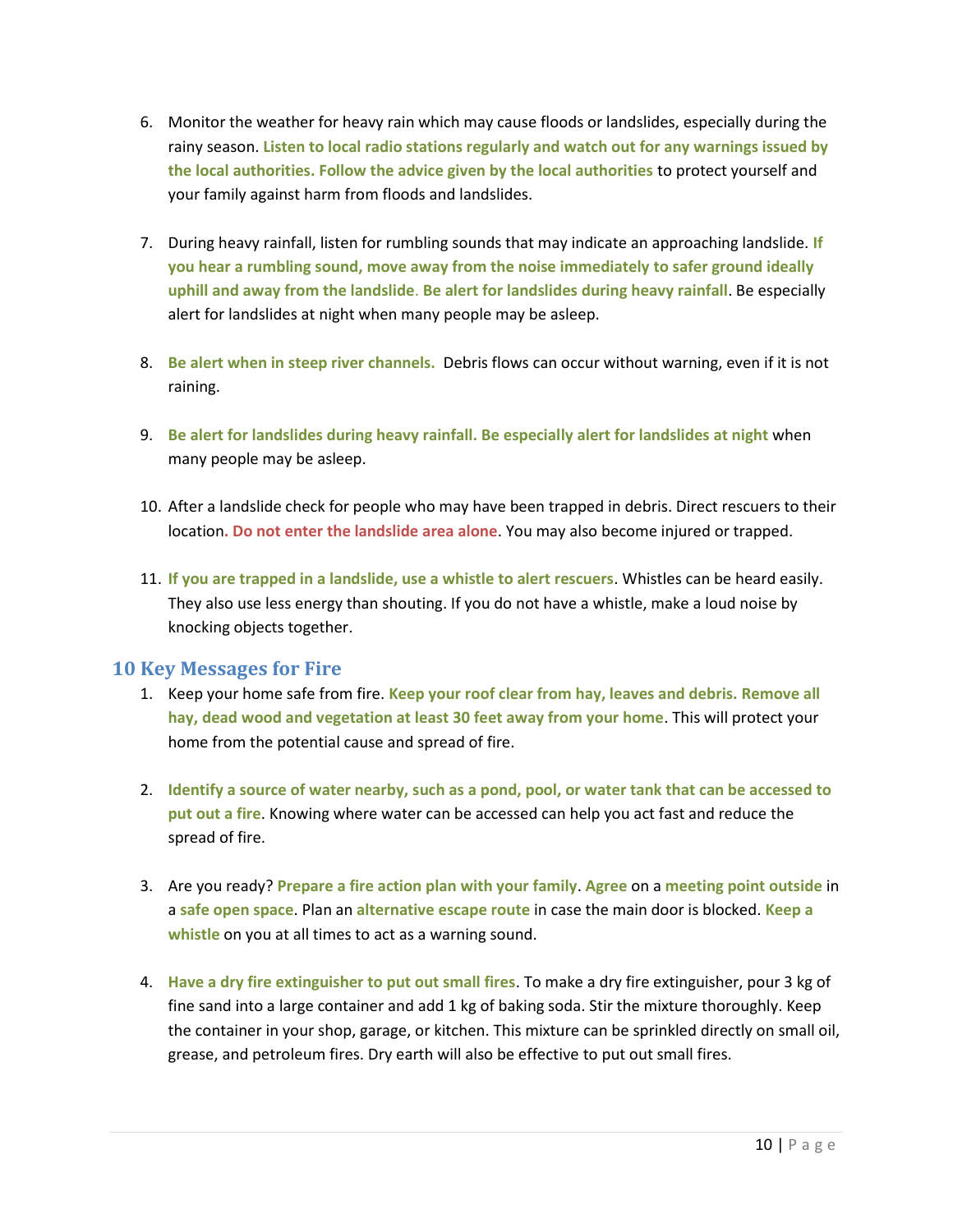- 5. **Avoid burning materials such as garbage near your house as a fire can spread quickly. If you do burn materials, make sure it is in a controlled space surrounded by rocks and at least 10 feet away from flammable materials.** Pay attention to the wind direction and strength if burning outside. Dispose of ashes safely in a bucket as it can take 3 days for ashes to cool.
- 6. If there is a fire in your home, workplace or school, do not hide; go outside. You should **never hide when there is a fire. Get to a safe open space outside and away from fire to keep safe**. Request help as soon as possible. For a small fire, adults should try to extinguish it. If the fire is too large warn others in the building so they can get out.
- 7. If there is a fire in your home, workplace or school, **drop to the ground and crawl to the nearest safe exit**. Crawling will help you stay away from dangerous smoke. Use the back of your hand to test if a door is hot before opening it. If is it hot, try to find another way out like a window.
- 8. **If you smell gas or smoke or your smoke detector sounds, get your family out immediately and warn your neighbours**. Call local authorities from your mobile when outside in a safe place away from the fire risk for assistance.
- 9. Fire can happen at any moment. **Never leave your stove, lit cigarettes, or candles unattended**. **Turn off and unplug electrical appliances when not in use**. Ensure all appliances are unplugged during the times of power shedding, due to the power surge when the power is restored giving the potential to start a fire
- 10. **Do not overload extension cords or wall sockets as this can cause a fire**. An electrical fire can destroy a home in minutes. Ensure the correct fuses are used.

#### <span id="page-10-0"></span>**Key Messages for Wildfire**

- 1. Prevent Wildfires: Wildfires can kill and destroy property. **Never discard cigarettes on the ground or leave a fire unattended. Dispose of ashes safely in a bucket as it can take 3 days for ashes to cool**. These measures can reduce wildfire risk.
- 2. During a wildfire, **stay informed by listening to your local radio**. Follow instructions and evacuate if ordered by authorities or if you feel in danger from wildfire.
- 3. Protect your livestock during a wildfire by **keeping flammable feed away from barns or stables. Keep barn doors open so livestock can escape to a safer area if needed.**
- 4. During a wildfire, **wear protective clothing such as shoes, long pants, long sleeved shirt and gloves.** Keep a damp towel with you to protect your face. This can protect you as you escape from the fire hazard area.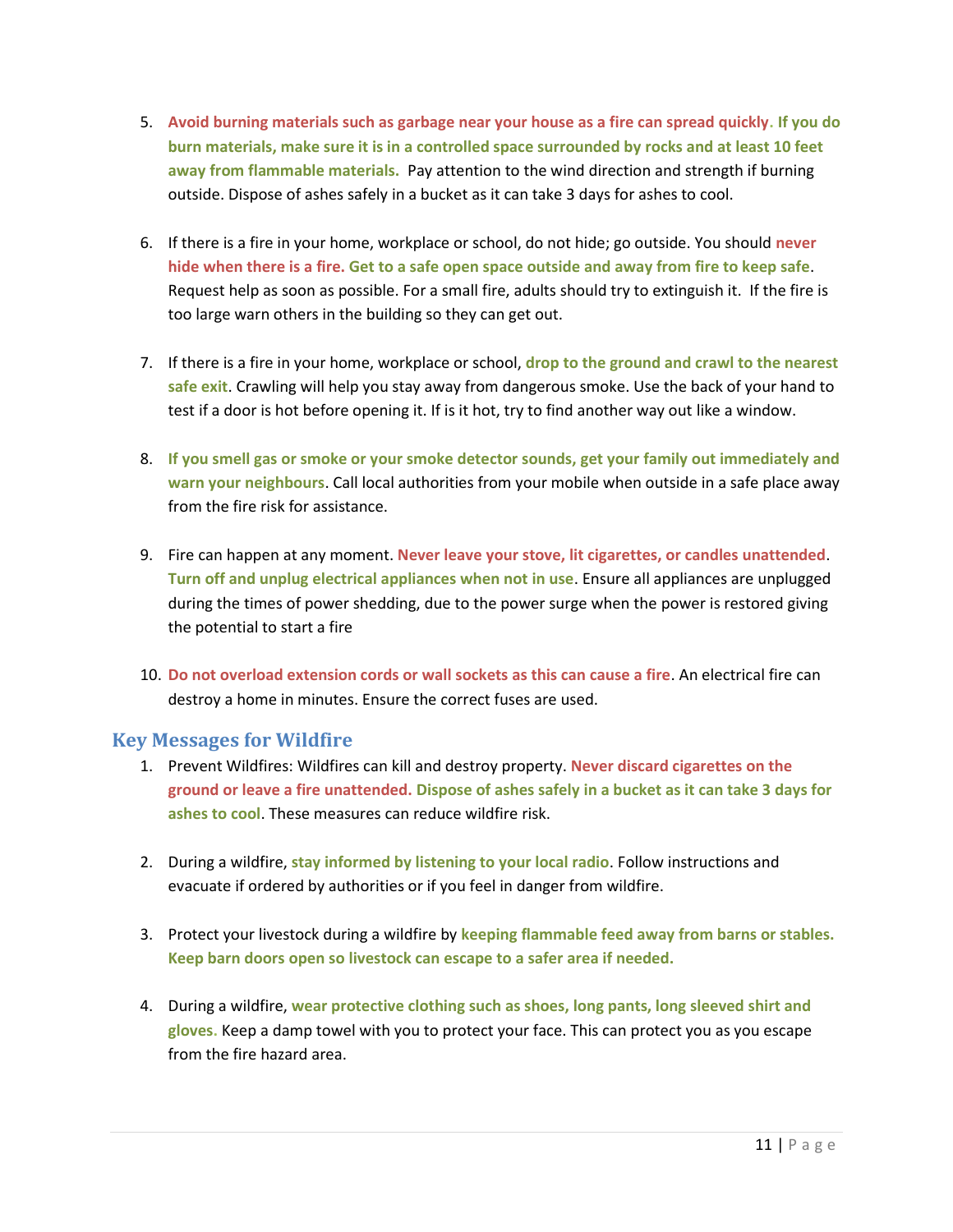- **5.** After a wildfire, be aware of hazards such as hot spots, burned trees, power poles, fallen wires and ash pits. **Stay away from these hazards and only re-enter an area when cleared by local authorities.**
- 6. After a wildfire, be aware of hazards when cleaning damages such as toxic fumes. **Use damp clothes to protect your face and keep children away from clean-up sites**. Use gloves when cleaning to avoid contact with dangerous materials.
- 7. **Avoid starting new fire by using a burning stick from an existing fire**. Carrying burning wood is dangerous and can spread fires. Use a lighter or match instead. **Do not use an open fire or ranko for light; use a torch instead. Children should not handle fires.**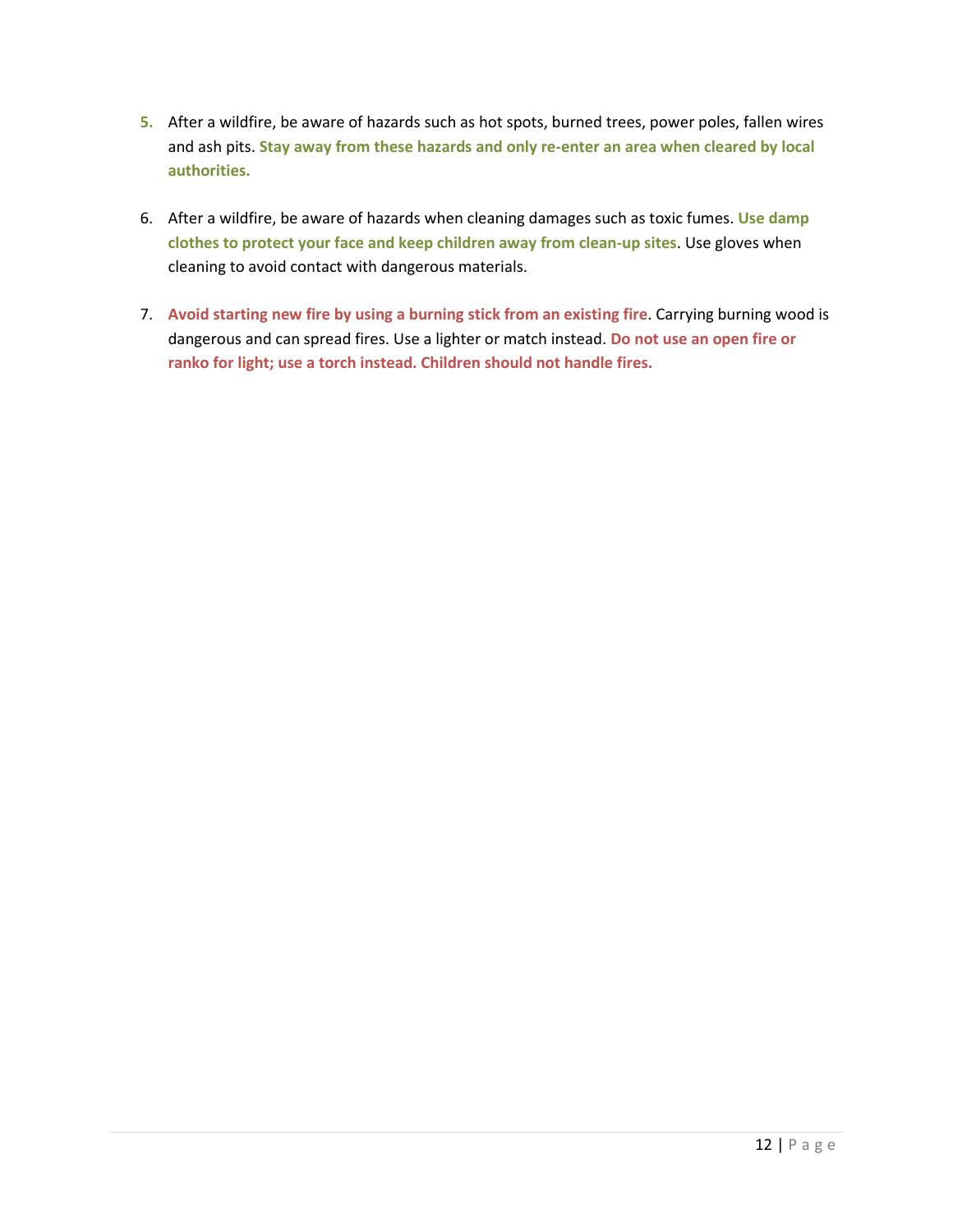# <span id="page-12-0"></span>**Annex I: Agreed Common Messages**

# <span id="page-12-1"></span>**Earthquake**

| <b>English</b>                                                                                                                                                                                                                                                                                                                                                                                                                                                                                     | <b>Nepali</b>                                                                                                                                                                                                                                                                                                                                                                                                                                                                                                   |
|----------------------------------------------------------------------------------------------------------------------------------------------------------------------------------------------------------------------------------------------------------------------------------------------------------------------------------------------------------------------------------------------------------------------------------------------------------------------------------------------------|-----------------------------------------------------------------------------------------------------------------------------------------------------------------------------------------------------------------------------------------------------------------------------------------------------------------------------------------------------------------------------------------------------------------------------------------------------------------------------------------------------------------|
| Awareness Messages (Before)                                                                                                                                                                                                                                                                                                                                                                                                                                                                        |                                                                                                                                                                                                                                                                                                                                                                                                                                                                                                                 |
| Earthquakes are natural and happen so be prepared.<br>Taking simple steps can save your life.                                                                                                                                                                                                                                                                                                                                                                                                      | भूकम्पहरू प्राकृतिक हुन् र यी जान्छन्, जान्छन् । त्यसैले यसका लागि तयार<br>हुनुहोस् । साधारण कदमहरू चालेर तपाईं आफ्नो ज्यान जोगाउन सक्नुहुन्छ ।                                                                                                                                                                                                                                                                                                                                                                 |
| Earthquakes are natural not divine interventions.<br>Taking simple steps can save your life.                                                                                                                                                                                                                                                                                                                                                                                                       | भूकम्प प्राकृतिक घटना हुन्, दैवी घटना होइनन् । साधारण कदमहरू चालेर<br>तपाईं आफ़नो ज्यान जोगाउन सक्नहन्छ।                                                                                                                                                                                                                                                                                                                                                                                                        |
| Earthquakes do not kill people - being unprepared<br>kills. Taking simple steps can save your life.                                                                                                                                                                                                                                                                                                                                                                                                | भूकम्प आफैबाट मानिसहरूको मृत्यु हुँदैन- यसका लागि तयार नहुनाले<br>मानिसहरूको मृत्यु हुन्छ । साधारण कदमहरू चालेर तपाईं आफ्नो ज्यान<br>जोगाउन सक्नुहन्छ ।                                                                                                                                                                                                                                                                                                                                                         |
| Being prepared starts with you. Be prepared and know<br>what to do when shaking starts. Taking simple steps<br>can save your life.                                                                                                                                                                                                                                                                                                                                                                 | तयार हुने काम तपाईँबाट नै सुरू हुन्छ । जब जमिन हल्लन थाल्छ,<br>त्यस सममयमा के गर्ने भनी तयार हुनुहोस् र के गर्ने भन्ने कुरा थाहा<br>पाउनुहोस् । साधारण कदमहरू चालेर तपाईं आफ्नो ज्यान जोगाउन सक्नुहुन्छ ।                                                                                                                                                                                                                                                                                                       |
| Understand risk: Assess your house with an<br>earthquake engineer to know how to strengthen you<br>home and also find safe locations inside the house.                                                                                                                                                                                                                                                                                                                                             | जोखिमका बारेमा थाहा पाउनुहोस् : आफ्नो घरलाई कसरी बलियो बनाउने र<br>घरभित्र सुरक्षित स्थान पनि पत्ता लगाउने भन्ने बारेमा भूकम्पसम्बन्धी<br>इन्जिनियरद्वारा आफ्नो घरको लेखाजोखा गराउनुहोस् ।                                                                                                                                                                                                                                                                                                                      |
| What to Expect?- when an earthquake strikes, expect<br>the ground to shake, buildings, bridges and power<br>lines to collapse and glass to shatter. Keep calm when<br>you feel the ground shake, do not panic                                                                                                                                                                                                                                                                                      | के अपेक्षा गर्ने ? : जब भूकम्प जान्छ, जमिन हल्लनेछ, घर, पुल र बिजुलीका<br>लाइन ध्वस्त हुनेछन् र सिसा फुट्नेछन् । जब तपाईँले जमिन हल्लिएको महसुस<br>गर्नुहुन्छ, त्यस बेला शान्त रहनुहोस्, नआत्तिनुहोस् ।                                                                                                                                                                                                                                                                                                         |
| Mitigation Messages (Before)                                                                                                                                                                                                                                                                                                                                                                                                                                                                       |                                                                                                                                                                                                                                                                                                                                                                                                                                                                                                                 |
| Build safely: Follow proper building codes when<br>constructing your home for fire safety and to protect<br>it from collapse due to an earthquake. A building code<br>compliant home can save lives and property.                                                                                                                                                                                                                                                                                  | सुरक्षापूर्वक निर्माण गर्नुहोस् : आगलागीबाट सुरक्षा होस् र भूकम्पबाट घर<br>नभत्कियोस् भन्नका लागि आफ्नो घर बनाउँदा उपयुक्त भवन संहिताको पालन<br>गर्नुहोस् । भवन संहिताको पालन गरिएको घरबाट धन-जनको सुरक्षा हुन सक्छ ।                                                                                                                                                                                                                                                                                           |
| Repair buildings safely: Consider earthquake and fire<br>safety. A building code compliant home can save lives<br>and property.                                                                                                                                                                                                                                                                                                                                                                    | घरहरूको मरम्मत सुरक्षापूर्वक गर्नुहोस् : भूकम्प तथा आगलागीबाट सुरक्षामाथि<br>विचार गर्नुहोस् । भवन संहिताको पालन गरिएको घरबाट धन-जनको सुरक्षा<br>हन सक्छ।                                                                                                                                                                                                                                                                                                                                                       |
| Fire safety: Turn off gas and electricity when not in<br>use. Put out flames such as cigarettes, cookers,<br>heaters and lamps to prevent fires.                                                                                                                                                                                                                                                                                                                                                   | आगलागीबाट सुरक्षा : प्रयोग नभएको समयमा ग्यास र बिजुलीबत्ती बन्द<br>गर्नुहोस् । आगलागीको रोकथाम गर्नका निमित्त चुरोट, कुकर, हिटर र बत्तीमा<br>भएका आगो अथवा ज्वाला निभाउन्होस् ।                                                                                                                                                                                                                                                                                                                                 |
| Preparedness for Response Messages (During & After)                                                                                                                                                                                                                                                                                                                                                                                                                                                |                                                                                                                                                                                                                                                                                                                                                                                                                                                                                                                 |
| Are you ready? Prepare an earthquake action plan<br>with your family. Agree on a meeting point outside in<br>a safe open space. Plan escape routes in case the main<br>door is blocked. Keep a whistle on you at all times.                                                                                                                                                                                                                                                                        | के तपाईं तयार हुनुहुन्छ ? परिवारसँग मिलेर भूकम्पसम्बन्धी कार्य योजना तयार<br>गर्नुहोस् । बाहिर सुरक्षित खुला क्षेत्रमा भेट्ने ठाउँका बारेमा सहमति कायम<br>गर्नुहोस् । मूल ढोका बन्द भएका अवस्थामा भाग्ने बाटाहरू निर्धारित गर्नुहोस् ।<br>आफूसँग सिट्ठी राख्नुहोस् ।                                                                                                                                                                                                                                            |
| Have an emergency bag ready for your family. This<br>should contain essential items you will need<br>immediately after a flood or landslide. Contents: a<br>torch and batteries, a small radio, enough dry food<br>such as beaten rice or instant noodles for one day, a<br>plastic bottle of drinking water, a bottle of Piyush<br>chlorine drops for purifying drinking water, a basic<br>medical kit and photocopies of your ID cards. Store<br>the bag in a safe place that is easily reached. | तपाईँको परिवारका निमित्त आपत्कालीन परिस्थितिको ब्याग तयारी अवस्थामा<br>राख्नुहोस् । यस ब्यागमा बाढी अथवा पहिरापछि लगत्तै तपाईलाई नभई नहुने<br>वस्तु हुनुपर्दछ । यी वस्तुहरू हुन् : टर्च र ब्याट्री, सानो रेडियो, एक दिनका लागि<br>पुग्ने चिउरा अथवा तयारी चाउचाउजस्ता पर्याप्त मात्रामा सुक्खा खाना,<br>खानेपानी भएको प्लास्टिको एक बोतल, खानेपानीलाई सफा पार्नका लागि<br>पीयूषको क्लोरिन थोपा, आधारभूत मेडिकल किट र तपाईँको परिचयपत्रका<br>फोटोकपीहरू। सजिलै पुग्न सकिने सुरक्षित ठाउँमा यो ब्याग राख्नुहोस् । |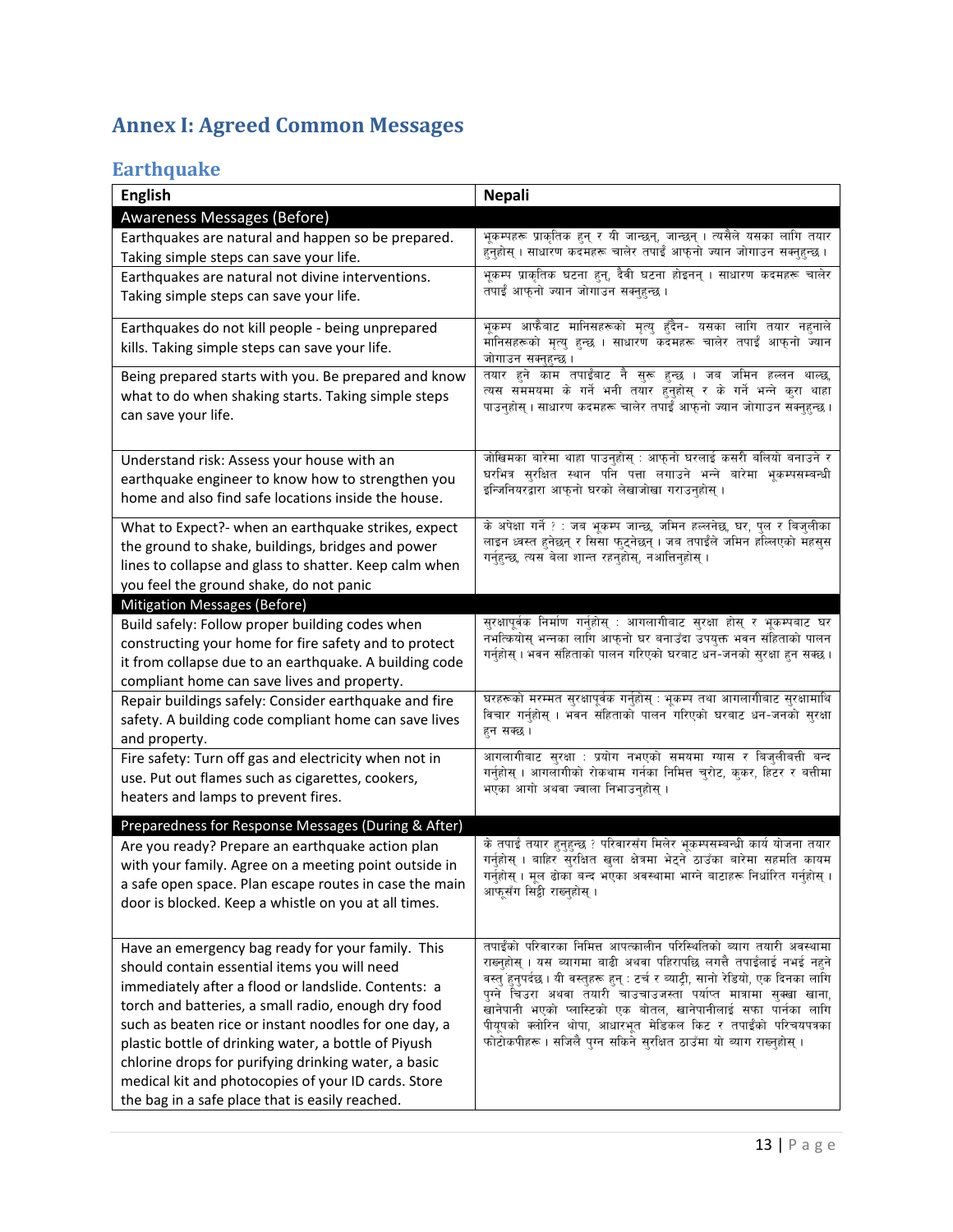| Carry a whistle with you at all times to attract<br>attention in an emergency. Blow the whistle if you are<br>trapped or injured by an earthquake, flood or<br>landslide. You can also blow the whistle if you are<br>attacked. A whistle can be heard far away and it can<br>save your voice.                                                                                                                                                                                                                                              | आपत्कालीन परिस्थितिमा अरूको ध्यान आकर्षित गर्नका लागि सधैँ आफूसँग<br>सिट्ठी राख्नुहोस् । यदि तपाईं भूकम्प, बाढी अथवा पहिरोद्वारा फन्दामा पर्नुभएको<br>(trapped) छ अथवा घाइते हुनुभएको छ भने सिट्ठी बजाउनुहोस् । यदि<br>तपाईंमाथि हमला भएको छ भने पनि तपाईं सिट्ठी बजाउन सक्नुहुन्छ । सिट्ठीको<br>आवाज धेरै टाढासम्म सुनिन सक्छ र यसले गर्दा तपाईंले चिच्याउनुपर्दैन ।                                                                                                                                                                                                                                               |
|---------------------------------------------------------------------------------------------------------------------------------------------------------------------------------------------------------------------------------------------------------------------------------------------------------------------------------------------------------------------------------------------------------------------------------------------------------------------------------------------------------------------------------------------|---------------------------------------------------------------------------------------------------------------------------------------------------------------------------------------------------------------------------------------------------------------------------------------------------------------------------------------------------------------------------------------------------------------------------------------------------------------------------------------------------------------------------------------------------------------------------------------------------------------------|
| Reduce your risk: Identify safe places that are<br>accessible, keep copies of information on your special<br>need, medications being taken and any allergies or<br>sensitivities.                                                                                                                                                                                                                                                                                                                                                           | जोखिम कम गर्नुहोस् : सजिलै पहुँच गर्न सकिने सुरक्षित ठाउँहरूको पहिचान<br>गर्नुहोस्, तपाईँका विशेष आवश्यकता, तपाईँले खाइरहनुभएका औषधि र कुनै<br>(allergies)<br>संवेदनशीलता<br>पनि<br>एलजी<br>अथवा<br>(sensitivities) सम्बन्धी जानकारीका प्रतिहरूलाई सुरक्षित राख्नुहोस् ।                                                                                                                                                                                                                                                                                                                                            |
| Are you ready? Shaking during an earthquake may<br>cause loose objects to fall. Falling objects may injure<br>or kill. Protect yourself and your family from injury by<br>securely screwing or chaining heavy objects such as<br>shelves, cupboards, water tanks, and mirrors to the<br>wall or floor.                                                                                                                                                                                                                                      | के तपाईं तयार हुनुहुन्छ ? भूकम्पको समयमा जमिन हल्लिँदा त्यसबाट नबाँधी<br>राखिएका वस्तुहरू खस्न सक्छन् । यस्ता वस्तुहरू खसेर चोटपटक लाग्न सक्छ<br>अथवा मानिस मर्न सक्छन् । तख्ता, दराज, पानीका ट्याङ्रीजस्ता गह्रौँ<br>वस्तुलाई भित्तामा अथवा भूईंमा राम्ररी पेच कसेर अथवा बाँधेर चोटपटक<br>लाग्नबाट आफूलाई र आफ्नो परिवारलाई सुरक्षित पार्नुहोस् ।                                                                                                                                                                                                                                                                  |
| Learn first aid: Learn basic first aid skills and be<br>prepared for an emergency. First aid skills will help<br>you treat yourself and your family from minor injuries.<br>Maintain and refresh those skills at least every three<br>years.                                                                                                                                                                                                                                                                                                | प्राथमिक उपचार सिक्नुहोस् : प्राथमिक उपचारका आधारभूत सीप सिक्नुहोस् र<br>आपत्कालीन<br>परिस्थितिका<br>लागि<br>तयार<br>रहनहोस्<br>प्राथमिक<br>उपचारसम्बन्धी<br>सीपले<br>चोटपटकमा<br>तपाईँ<br>आफैंलाई<br>सामान्य<br>र<br>परिवारलाई<br>सामान्य<br>चोटपटकमा<br>उपचार<br>गर्न मदत<br>पग्नेछ<br>ती सीपहरूलाई कम्तीमा पनि ३ वर्षमा एकपटक ताजा पार्नुहोस् र पुनर्ताजगी<br>प्रशिक्षण लिनुहोस् ।                                                                                                                                                                                                                               |
| In your home, school or workplace, learn and practise<br>the safety position which you should adopt in an<br>earthquake. This is called Drop, Cover, and Hold On.<br>Drop down low to make yourself small. Then cover<br>your head and neck with your arms. These two actions<br>will help to protect you from falling objects. If there is<br>strong furniture nearby such as a table, hold on to it.<br>This will also help to protect you. Once you have<br>assumed this safety position, stay where you are until<br>the shaking stops. | घर, विद्यालय र काम गर्ने ठाउँमा भूकम्पको समयमा तपाईँले लिनुपर्ने सुरक्षित<br>आसनका बारेमा सिक्नुहोस् र त्यसको अभ्यास गर्नुहोस् । यसलाई 'घुँडा टेकी<br>गुडुल्किनुहोस्, ओत लागी समात्नुहोस्' भनिन्छ । आफूलाई सानो पार्नका निमित्त<br>भूईंमा सुत्नुहोस् । त्यसपछि टाउका र घाँटीलाई पाखुराले ढाक्नुहोस् । यी<br>दुई कामबाट खसिरहेका वस्तुहरूबाट जोगाउन तपाईँलाई मदत पुग्दछ । नजिकै<br>टेबुलजस्तो कुनै बलियो फर्निचर छ भने त्यसलाई समात्नुहोस् । यसबाट पनि<br>तपाईँलाई सुरक्षित राख्न मदत पुग्नेछ । यसरी तपाईँ सुरक्षित आसनमा<br>बसिसकेपछि जमिन हल्लिन नछोड्ञ्जेलसम्म त्यहीँ नै बसिरहनुहोस् ।                            |
| Keep calm when you feel the ground shake, do not<br>panic.                                                                                                                                                                                                                                                                                                                                                                                                                                                                                  | जब तपाईँले जमिन हल्लिएको महसुस गर्नुहुन्छ, त्यस बेला शान्त रहनुहोस्,<br>नआत्तिनुहोस् ।                                                                                                                                                                                                                                                                                                                                                                                                                                                                                                                              |
| If indoors when shaking starts - stay indoors and away<br>from glass, use the drop, cover and hold on safety<br>position. If possible, get under a table or other strong<br>furniture and hold on to this protective furniture. Stay<br>where you are until the shaking stops.<br>When shaking stops, leave the building and go to a<br>safe open space.                                                                                                                                                                                    | यदि जमिन हल्लिन सुरू हुँदा तपाईं घरभित्र हुनुहुन्छ भने घरभित्र नै रहनुहोस् र<br>सिसाभन्दा पर रहनुहोस्, सुरक्षाको आसनअनुरूप 'घुँडा टेकी गुडुल्किनुहोस्, ओत<br>लागी समात्नुहोस्'। सम्भव भएमा टेबुल अथवा बलियो अन्य कुनै फर्निचरमुनि<br>छिर्नुहोस् र सुरक्षा प्रदान गर्ने गरी त्यसलाई समात्नुहोस् । जमिन हल्लिन<br>नछोड्ञ्जेलसम्म त्यहीँ नै बसिरहनुहोस् । भूकम्प जाँदा यदि तपाईँ घरभित्र हुनुहुन्छ<br>भने तपाईँले 'घुँडा टेकी गुडुल्किनुहोस्, ओत लागी समात्नुहोस्' (टेबुल आदि)<br>को अभ्यास गर्न सक्ने बलियो संरचना पत्ता लगाउन्होस् ।<br>जब जमिन हल्लिन छोड्छ, घरबाट निस्कनुहोस् र खुला सुरक्षित ठाउँमा<br>जानुहोस् । |
| If outdoors when shaking starts, stay outdoors and<br>away from glass, find an open space away from brick<br>walls and falling objects, such as street signs,                                                                                                                                                                                                                                                                                                                                                                               | जमिन हल्लिन सुरू गर्दा यदि तपाईँ घरबाहिर हुनुहुन्छ भने घरबाहिर र सिसाभन्दा<br>पर रहनुहोस्, ईंटको गारो र सडकका चिहन, बिलबोर्ड र बिजुलीका तारजस्ता<br>खस्ने वस्तुहरूभन्दा परको ठाउँ पत्ता लगाउनुहोस् र सुरक्षित रहनका लागि घुँडा<br>मारेर बस्नुहोस् ।                                                                                                                                                                                                                                                                                                                                                                 |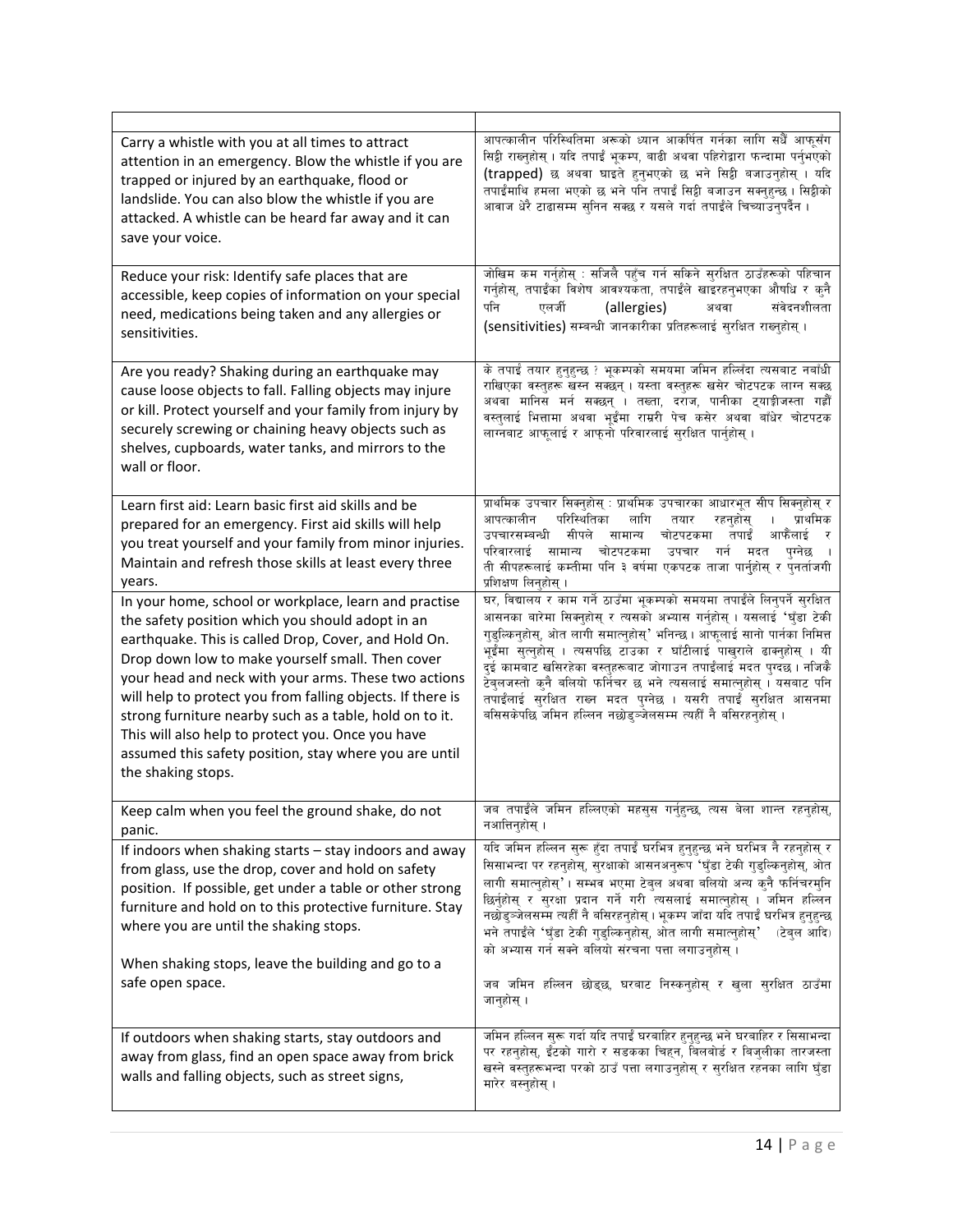| billboards and power lines, and drop to your knees to<br>keep safe.                                                                                                                                                                                                                              |                                                                                                                                                                                                                                                                                                                                                                                         |
|--------------------------------------------------------------------------------------------------------------------------------------------------------------------------------------------------------------------------------------------------------------------------------------------------|-----------------------------------------------------------------------------------------------------------------------------------------------------------------------------------------------------------------------------------------------------------------------------------------------------------------------------------------------------------------------------------------|
| If in a vehicle when shaking starts, stop the car in a<br>safe place away from brick walls and falling objects<br>such as billboards, bridges, street signs and power<br>lines. Open the door slightly and do not move until<br>shaking stops.                                                   | जमिन हल्लिन सुरू गर्दा गाडीमा हुनुहुन्छ भने ईंटको गारो र सडकका चिहन,<br>विलबोर्ड र बिजुलीका तारजस्ता खस्ने वस्तुहरूभन्दा पर सुरक्षित ठाउँमा गाडी<br>रोक्नुहोस्, विस्तारै ढोका खोल्नुहोस् र जमिन हल्लिन नछोड्ञ्जेलसम्म<br>नहिँड्नुहोस् ।                                                                                                                                                 |
| If on a motorcycle when the shaking starts, stop, get<br>off and go to a safe open space away from brick walls<br>and falling objects such as billboards, bridges, street<br>signs and power lines.                                                                                              | जमिन हल्लिन सुरू गर्दा मोटरसाइकलमा हुनुहुन्छ भने मोटरसाइकल रोक्नुहोस्<br>र ईंटको गारो र बिलबोर्ड, पुल, सडकका चिहन र बिजुलीका तारजस्ता खस्ने<br>वस्तुहरूभन्दा पर सुरक्षित ठाउँमा जानुहोस् ।                                                                                                                                                                                              |
| When the shaking stops, find a safe open place<br>outside and away from brick walls and buildings to<br>keep safe.                                                                                                                                                                               | जब जमिन हल्लिन छोड्छ, आफूलाई सुरक्षित राख्नका लागि बाहिर र ईंटाको<br>गारो र भवनभन्दा पर खुला र सुरक्षित ठाउँ पत्ता लगाउनुहोस् ।                                                                                                                                                                                                                                                         |
| After an earthquake, communication networks may<br>be down or overloaded. Use text message instead of<br>calling to prevent network outage.                                                                                                                                                      | भूकम्पपछि सञ्चारका सञ्जालहरू खतम भएका अथवा तिनमाथि बढी भार<br>परेको हुन सक्छ। सञ्जालहरूलाई निष्किय हुन नदिनका लागि फोन गर्नुको सट्टा<br>टेक्स्ट मेसेज (text message) को प्रयोग गर्नुहोस् ।                                                                                                                                                                                              |
| When the shaking stops, pay attention to additional<br>risks such as fires, and electrical shortages and<br>landslide                                                                                                                                                                            | जब जमिन हल्लिन छोड्छ, त्यसपछि आगलागी, बिजुलीको अभाव तथा<br>पहिराजस्ता थप जोखिमप्रति ध्यान दिन्होस् ।                                                                                                                                                                                                                                                                                    |
| In hilly or mountain areas, be aware that landslides<br>can happen during and after an earthquake. Stay away<br>from unstable slopes or cliffs and away from river<br>channels or gullies. Seek shelter downslope of walls or<br>buildings to keep safe from earthquake-triggered<br>landslides. | पहाडी अथवा हिमाली क्षेत्रहरूमा भूकम्प गइरहेको समयमा र सोपछि पहिरो<br>जान<br>सक्छन् भन्ने तथ्यप्रति सचेत रहनुहोस् । अस्थिर भिराला ठाउँ अथवा<br>चट्टानहरूभन्दा र नदीका नहर अथवा खोल्सा-खोल्सीभन्दा टाढै रहनुहोस् ।<br>भूकम्पले गर्दा उत्पन्न पहिरोबाट आफूलाई सुरक्षित राख्न भित्ता अथवा भवनको<br>तलतिर आश्रय लिन्होस् ।                                                                   |
| When the shaking stops, stay away from brick walls,<br>buildings and rubble. Do not enter any damaged<br>building. Aftershocks may cause further destruction<br>which could harm you.                                                                                                            | जब जमिन हल्लिन छोड्छ, त्यसपछि ईंटाको पर्खाल, भवन र ढुङ्गाका टुकाहरू<br>भन्दा पर रहनुहोस् । कुनै पनि ध्वस्त भवनभित्र नछिर्नुहोस् । भूकम्पपछि आएका<br>कम्पनहरूले थप क्षति गर्न सक्छन् र तपाईंमाथि हानि-नोक्सानी प्ऱ्याउन सक्छन् ।                                                                                                                                                         |
| If trapped, keep calm, and use your whistle to signal<br>to others. Using a whistle saves energy and protects<br>you from breathing in rubble and dust. If you do not<br>have a whistle, knock on a hard surface to draw<br>attention to your location.                                          | यदि तपाईं फन्दामा पर्नुभएको छ भने शान्त रहनुहोस् र अरूहरूलाई यसको सङ्केत<br>गर्नको लागि आफुनो सिट्ठीको प्रयोग गर्नुहोस् । सिट्ठीको प्रयोगबाट ऊर्जाको बचत<br>हुन्छ र सास फेर्दा ढुङ्गाका टुका र धूलो सासबाट भित्र जान<br>नदिई तपाईंलाई जोगाउँछ। यदि तपाईँसँग सिट्ठी छैन भने आफ् रहेको ठाउँका<br>बारेमा अरूको ध्यान आकर्षित गर्नका लागि कडा सतह भएका वस्तुहरू एक-<br>अर्कामा ठोक्नुहोस् । |

# <span id="page-14-0"></span>**Flood and Landslides**

| English                                                                                            | Nepali                                                                                                                       |
|----------------------------------------------------------------------------------------------------|------------------------------------------------------------------------------------------------------------------------------|
| <b>Awareness (Before</b>                                                                           |                                                                                                                              |
| Floods can happen at any time. Always be prepared<br>and take simple precautions to save your life | बाढी जुनसुकै समयमा जान सक्दछ । आफुनो जीवनको रक्षा गर्नका<br>निमित्त सधैँ तयार रहन्होस् र साधारण पूर्व-सावधानी अँगाल्न्होस् । |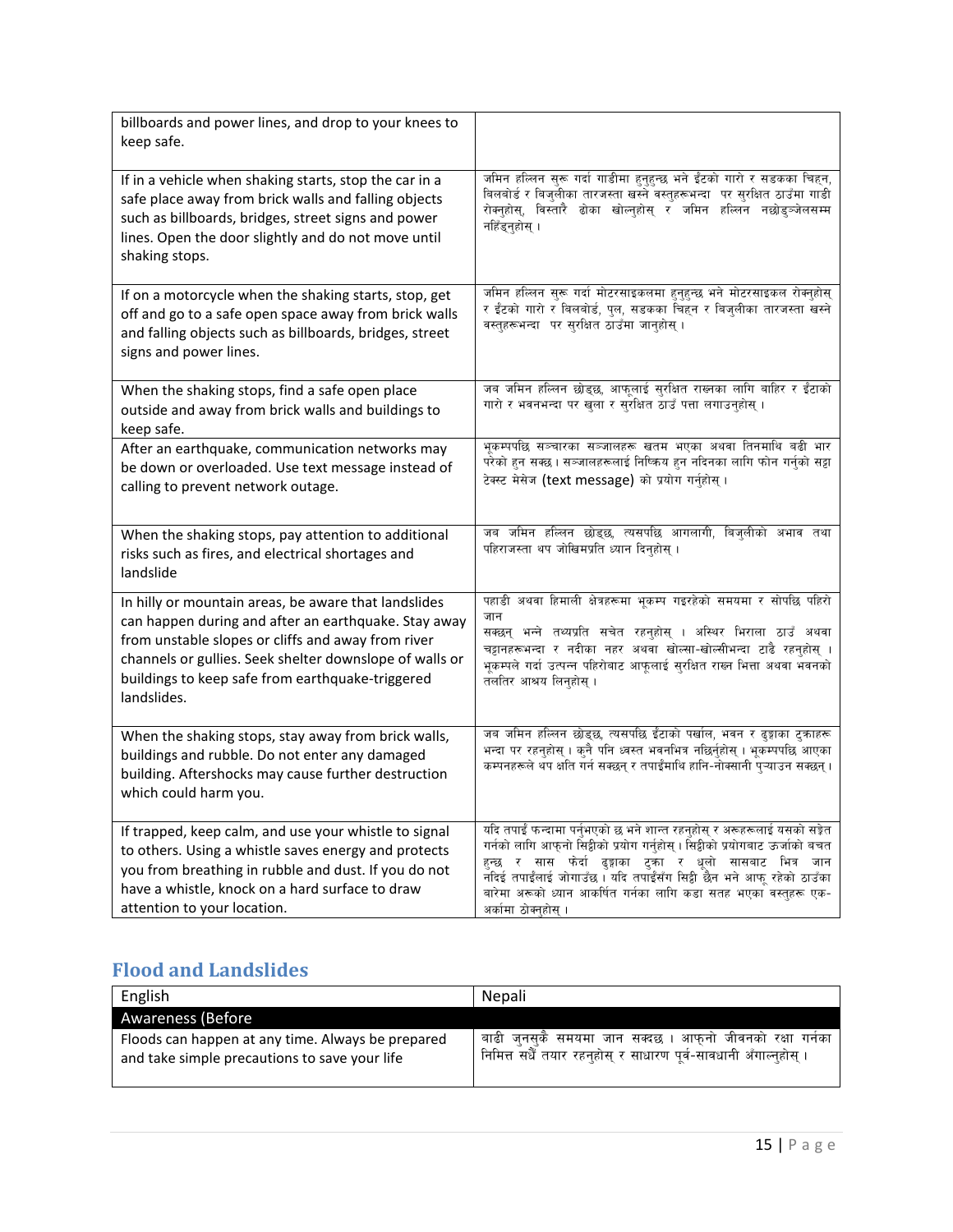| Understand your flood hazard: Speak to local                                                                                                                | तपाईंमाथि पर्न सक्ने बाढीको प्रकोपका बारेमा थाहा पाउनुहोस् : तपाईंको                                                                                                                                                    |
|-------------------------------------------------------------------------------------------------------------------------------------------------------------|-------------------------------------------------------------------------------------------------------------------------------------------------------------------------------------------------------------------------|
| authorities and neighbours to find out whether your                                                                                                         | क्षेत्र बाढी जान सक्ने ठाउँ हो कि होइन भनी पत्ता लगाउन स्थानीय                                                                                                                                                          |
| area is prone to floods.                                                                                                                                    | अधिकारी तथा छिमेकीहरूसँग क्रा गर्नुहोस् ।                                                                                                                                                                               |
| Floods and landslides are more likely to occur during                                                                                                       | बाढी र पहिरो जाने सम्भावना वर्षा याममा बढी हुन्छ । धेरैजसो बाढी                                                                                                                                                         |
| the monsoon.                                                                                                                                                | तथा पहिरो वर्षा याममा जान्छन्।                                                                                                                                                                                          |
| Floods can kill livestock.                                                                                                                                  | बाढीबाट पश्धनको क्षति हन सक्छ।                                                                                                                                                                                          |
| Ask your local authorities if your community has a<br>flood early warning system. If so, understand the<br>early warning system to help prepare for floods. | तपाईँको समुदायमा बाढीसम्बन्धी पूर्व-चेतावनी प्रणाली छ कि छैन<br>भनी स्थानीय अधिकारीहरूलाई सोध्नुहोस् । यदि छ भने बाढीका लागि<br>तयारी गर्नका लागि मदत गर्नका निमित्त पूर्व-चेतावनी प्रणालीका बारेमा<br>थाहा पाउनुहोस् । |
| Understand if the community and/or local authority                                                                                                          | यदि बाढी गइहालेका अवस्थामा स्थानीय अधिकारीहरूले आश्रय                                                                                                                                                                   |
| has identified evacuation areas and routes in case of                                                                                                       | लिने सुरक्षित क्षेत्र तथा मार्गहरूको पहिचान गरेका छन् कि छैनन् भन्ने                                                                                                                                                    |
| flood                                                                                                                                                       | करा थाहा पाउनुहोस् ।                                                                                                                                                                                                    |
| If you live on or near a slope, or in an area that has<br>previously had landslides, you are at risk from<br>landslides.                                    | यदि तपाईं भिरालोमा अथवा सोको नजिक अथवा यसभन्दा पहिले पहिरो<br>गएको क्षेत्रमा बस्नुहुन्छ भने तपाईं पहिरोको जोखिमका हुनुहुन्छ।                                                                                            |
| Landslides can occur at any time, especially after rains                                                                                                    | पहिरो विशेष गरी वर्षापछि अथवा हिउँ तीव्र रूपमा पग्लेपछि                                                                                                                                                                 |
| or rapid snowmelt.                                                                                                                                          | जुनसुकै समयमा जान सक्छ ।                                                                                                                                                                                                |
| Landslides can be man-made with the practice of                                                                                                             | पहिरो वनविनाश अथवा अव्यवस्थित निर्माणका प्रचलनले गर्दा मानव-                                                                                                                                                            |
| deforestation or haphazard construction.                                                                                                                    | जन्य हन सक्छ।                                                                                                                                                                                                           |
| Landslides can be large or small, but they are always<br>dangerous.                                                                                         | पहिरा ठूला अथवा साना हुन सक्छन् तर ती सधैँ खतरनाक हन्छन् ।                                                                                                                                                              |
| Understand your landslide risk. Speak to local                                                                                                              | पहिरोसम्बन्धी आफ्नो जोखिमका बारेमा थाहा पाउनुहोस् । तपाइँको क्षेत्र                                                                                                                                                     |
| authorities and neighbours to find out whether your                                                                                                         | पहिरो जान सक्ने ठाउँ हो कि होइन भनी पत्ता लगाउन स्थानीय अधिकारी                                                                                                                                                         |
| area is prone to landslides.                                                                                                                                | तथा छिमेकीहरूसँग कुरा गर्नुहोस् ।                                                                                                                                                                                       |
| Mitigation (Before)                                                                                                                                         |                                                                                                                                                                                                                         |
| If you live on the flood plain of a river which is                                                                                                          | यदि तपाईं कुनै समयमा पानीले ढाकेको र नदीको बाढीले बनाएको सम्म                                                                                                                                                           |
| sometimes covered by water, raise the floor of your                                                                                                         | ठाउँमा बस्नुहुन्छ भने कडा ढुङ्गा अथवा अन्य बलिया सामग्रीहरूबाट                                                                                                                                                          |
| house at least 3 feet above ground level on a solid                                                                                                         | बनाइएको बलियो जगमा जमिनको सतहभन्दा कम्तीमा पनि ३ फीटमाथि                                                                                                                                                                |
| plinth of stones or other strong materials. This will                                                                                                       | तपाईँको घरको भुईं उठाउनुहोस् । यसबाट बाढीको समयमा सुक्खा                                                                                                                                                                |
| help you to stay dry and safe in the event of flooding                                                                                                      | र सुरक्षित रहन तपाईँलाई मदत हुन्छ ।                                                                                                                                                                                     |
| Store all electrical equipment at least 3 feet above<br>floor level to avoid water damage during a flood.                                                   | बिजुलीबाट चल्ने सम्पूर्ण उपकरणहरूलाई बाढीको समयमा पानीबाट क्षति<br>पुग्न नदिनका निमित्त भुईँको सतहभन्दा कम्तीमा पनि ३ फीटमाथि<br>भण्डारण गर्नुहोस् । बिजुलीबाट चल्ने सम्पूर्ण उपकरणहरूलाई प्लगबाट                       |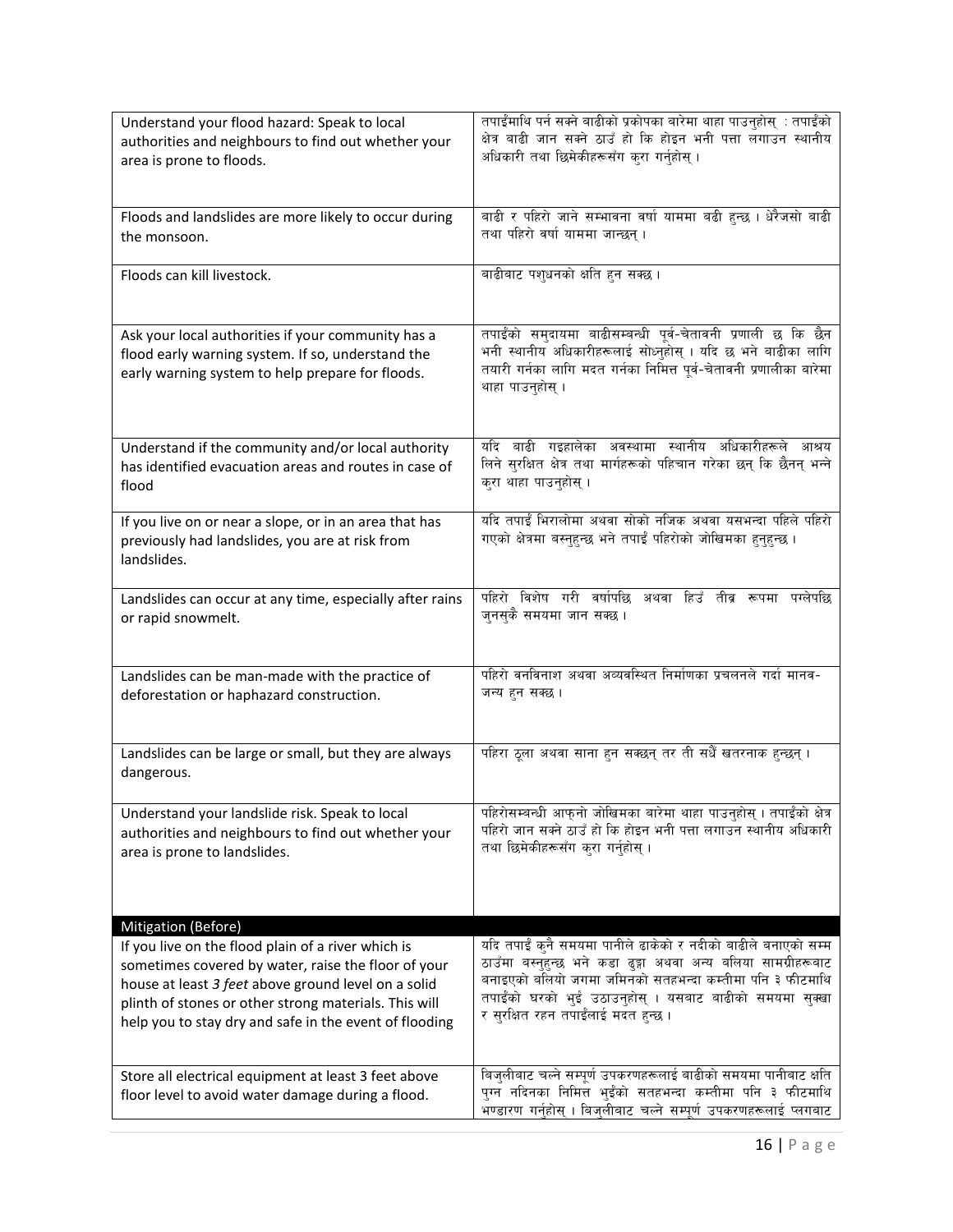| Unplug all electrical equipment and turn off the<br>electricity supply before you evacuate the building.<br>Ensure that all equipment is dry and safe to operate<br>before you use it afterwards.                                                                                                                                                                                                                                    | छुटाउन्होस् र घरबाट सुरक्षित आश्रयस्थलमा जान्भन्दा पहिले बिज्ली<br>आपूर्तिको स्विच बन्द गरेर छटाउनहोस् । पछि तपाईँले प्रयोग गर्नभन्दा<br>पहिले सम्पूर्ण उपकरणहरू सुक्खा छन् र तिनलाई चलाउन् सुरक्षित छ<br>भन्ने करा सुनिश्चित गनुहोस् ।                                                                                                                                                                                                 |
|--------------------------------------------------------------------------------------------------------------------------------------------------------------------------------------------------------------------------------------------------------------------------------------------------------------------------------------------------------------------------------------------------------------------------------------|-----------------------------------------------------------------------------------------------------------------------------------------------------------------------------------------------------------------------------------------------------------------------------------------------------------------------------------------------------------------------------------------------------------------------------------------|
| Construct wells and latrines on high ground that<br>normally remains above the water level during floods.<br>This will help to keep your water supply safe and<br>prevent disease.                                                                                                                                                                                                                                                   | बाढीको समयमा सामान्यतया पानीको सतहभन्दा माथिको अग्लो ठाउँमा<br>इनार र शौचालयको निर्माण गर्नुहोस् । यसबाट तपाईंको पानीको<br>आपूर्ति सुरक्षित राख्न र रोगको रोकथाम गर्न मदत पुग्दछ।                                                                                                                                                                                                                                                       |
| If you must build water points in areas that<br>sometimes flood, build them on raised platforms at<br>least 3 feet above ground level. Build the water point<br>platforms out of strong materials such as stones and<br>cement. The platforms will help to prevent flood<br>water from entering and contaminating the water<br>source. They will help to keep your water source safe<br>and protect you from disease during a flood. | यदि तपाईँले कहिले-काहीँ बाढी जाने ठाउँमा धारा बनाउनै पर्दछ भने<br>जमिनको सतहभन्दा कम्तीमा ३ फीटमाथि अग्लो पारिएको ठाउँमा तिनको<br>निर्माण गर्नुहोस् । ढुङ्गा तथा सिमेन्टजस्ता बलिया सामग्रीहरूबाट धाराको<br>वरिपरि प्लेटफर्म बनाउनुहोस् । यी प्लेटफर्महरूले बाढीको पानी<br>छिर्न नदिन र पानीको स्रोतलाई दूषित हुनबाट जोगाउन मदत गर्दछन् ।<br>यिनबाट बाढीको समयमा पानीको स्रोतलाई सुरक्षित राख्न र रोगबाट<br>बचाउन तपाईंलाई मदत पुग्दछ । |
| If you must build latrines in areas that sometimes<br>flood, build them on raised platforms at least 3 feet<br>above ground level. Build the latrine platforms out of<br>strong materials such as stones and cement. The<br>platforms will help to prevent flood water from<br>getting inside the latrines. They will help to protect<br>you from disease during a flood.                                                            | यदि तपाईंले कहिले-काहीँ बाढी जाने ठाउँमा शौचालय बनाउनै पर्दछ भने<br>जमिनको सतहभन्दा कम्तीमा ३ फीटमाथि अग्लो पारिएको ठाउँमा तिनको<br>निर्माण गर्नुहोस् । ढुङ्गा तथा सिमेन्टजस्ता बलिया सामग्रीहरूबाट<br>शौचालयको प्लेटफर्म बनाउन्होस् । यी प्लेटफर्महरूले बाढीको पानी<br>शौचालयमा छिर्न नदिन मदत गर्दछन् । यिनबाट बाढीको समयमा रोगबाट<br>बचाउन तपाईंलाई मदत पुग्दछ।                                                                      |
| If you can, build your home on a safe site on high<br>ground away from river banks and low-lying areas<br>that are prone to flooding.                                                                                                                                                                                                                                                                                                | यदि तपाईं सक्नुहुन्छ भने नदीको किनार र बाढी जान सक्ने होचो<br>ठाउँभन्दा पर अग्लो जमिन भएको सुरक्षित क्षेत्रमा घर बनाउनुहोस् ।                                                                                                                                                                                                                                                                                                           |
| Avoid digging out yellowish soil from steep slopes for<br>household purpose during rainy season.                                                                                                                                                                                                                                                                                                                                     | वर्षा याममा घर-परिवारको प्रयोजनको निमित्त एकदमै भिरालो ठाउँबाट<br>पहेँलो माटो खन्ने काम नगर्नुहोस् ।                                                                                                                                                                                                                                                                                                                                    |
| Mitigate your landslide risk by avoiding cutting down<br>trees. Practicing land conservation on farmed hillsides<br>such as terracing is more effective for growing crops.                                                                                                                                                                                                                                                           | रूखहरू काटुन छाडर पाहरा जान जााखमलाई कम गनहास् । खता गारईन<br>पहाडी क्षेत्रमा गरा-गरा बनाएर खेती गर्नेजस्ता भूसंरक्षणका प्रचलन<br>बाली-नाली लगाउनका लागि बढी प्रभावकारी हुन्छन् ।                                                                                                                                                                                                                                                       |
| If you live in an area where there is a strong risk of<br>landslides, work with your neighbours to plant trees<br>on unstable slopes above and below your homes. The<br>tree roots will hold the soil together and make<br>landslides less likely.                                                                                                                                                                                   | यदि तपाईं पहिराको बढी जोखिम भएको क्षेत्रमा बस्नुहुन्छ भने तपाईंको<br>घरभन्दा माथि र तल पहिरो जान सक्ने भिराला ठाउँहरूमा रूखहरू<br>रोप्नका लागि छिमेकीहरूसँग मिलेर काम गर्नुहोस् । रूखका जराहरूले<br>माटोलाई समातेर सँगै राख्छन् र पहिरो जाने सम्भावनालाई कम पार्दछन्।                                                                                                                                                                   |
| If you live an area where there is a strong risk of<br>landslides, work with your neighbours to build<br>channels and stone retaining walls to keep landslides<br>away from your houses. Contact the district<br>authorities for guidance on how to build these<br>landslide defences.                                                                                                                                               | यदि तपाईं पहिराको बढी जोखिम भएको क्षेत्रमा बस्नुहुन्छ भने<br>पहिरालाई तपाईँको घरभन्दा टाढै राख्न पानी बग्ने कुला र पहिरो थाम्ने<br>पर्खाल (retaining walls) बनाउन छिमेकीहरूसँग मिलेर काम<br>गर्नुहोस् । पहिराबाट सुरक्षाका यी उपायहरू बनाउने काममा मार्ग-दर्शन<br>प्राप्त गर्नका लागि जिल्लाका अधिकारीहरूसँग सम्पर्क गर्नुहोस् ।                                                                                                        |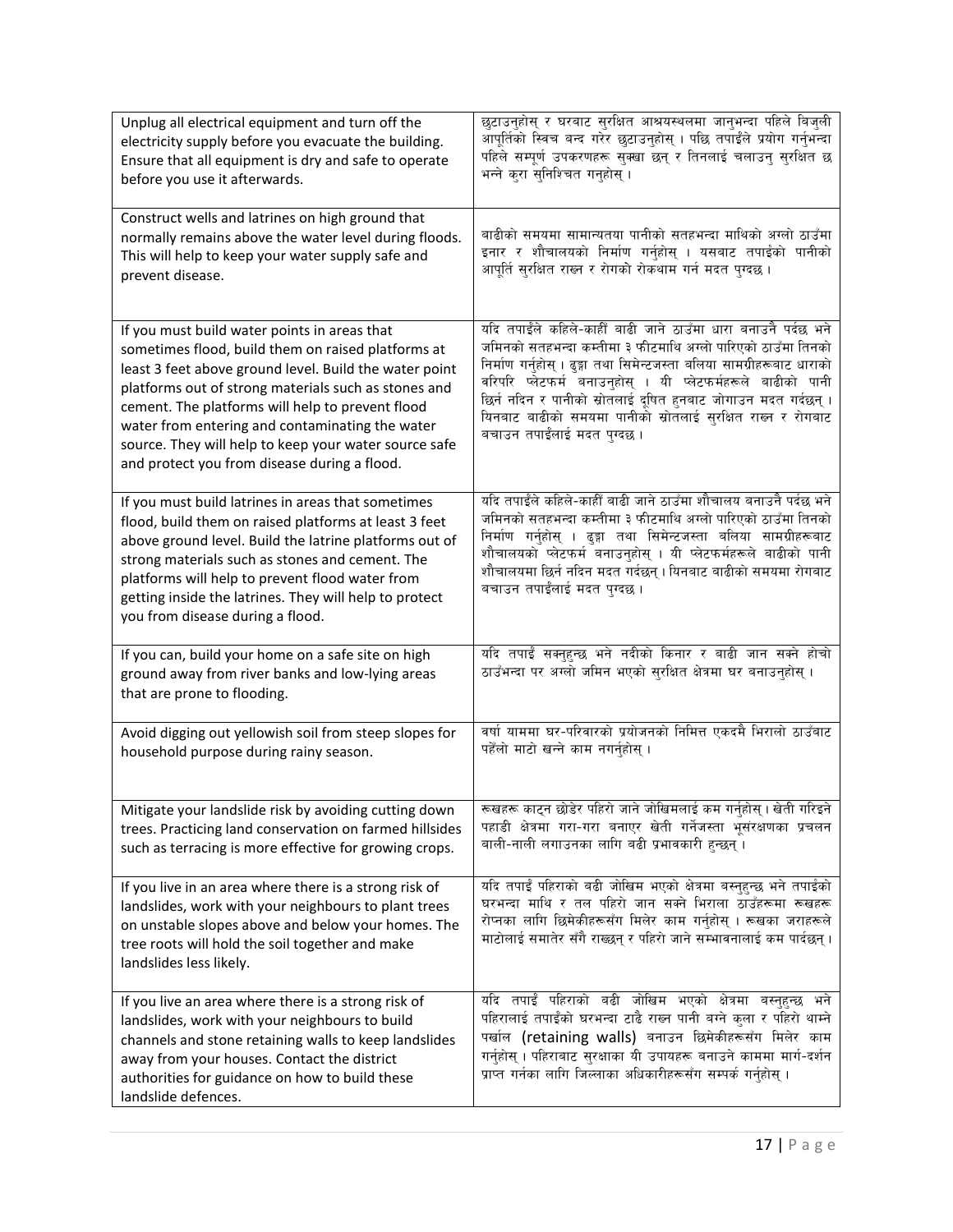| If you can, build your home on flat stable ground that<br>is safe from landslides. Avoid building on steep slopes,<br>deforested hillsides, and sites that are close to<br>streams, quarries and cliff edges.                                                                                                                                                                                                                                                                                            | यदि तपाईं सक्नुहुन्छ भने, पहिराबाट सुरक्षित समथर र पहिरो नजाने<br>जमिनमा आफ्नो घर बनाउनुहोस् । एकदमै भिरालो ठाउँमा, वन-जङ्गल<br>मासिएका डाँडाँहरूमा, खोला, ढुङ्गा खानी तथा भीरको छेउको नजिकका<br>ठाउँहरूमा घर नबनाउन्होस् ।                                                                                                                                                                                                                                                                                                                |
|----------------------------------------------------------------------------------------------------------------------------------------------------------------------------------------------------------------------------------------------------------------------------------------------------------------------------------------------------------------------------------------------------------------------------------------------------------------------------------------------------------|--------------------------------------------------------------------------------------------------------------------------------------------------------------------------------------------------------------------------------------------------------------------------------------------------------------------------------------------------------------------------------------------------------------------------------------------------------------------------------------------------------------------------------------------|
| Take special care when driving or walking along<br>mountain roads/paths during heavy rain. Debris may<br>fall from above. Falling rocks can damage vehicles, kill<br>or injure travellers and block the road/path.                                                                                                                                                                                                                                                                                       | भारी वर्षा भइरहेको समयमा पहाडी सडक⁄बाटाहरूमा गाडी चलाउँदा<br>अथवा हिँड्दा विशेष ख्याल गर्नुहोस् । माथिबाट ढ्ङ्ग-माटो खस्न सक्छन् ।<br>खसेका ढुङ्गाहरूले गाडीमा हानि-नोक्सानी पुऱ्याउन, यात्रीहरू मर्न अथवा<br>तिनलाई घाइते बनाउन र सडक/बाटो बन्द गर्न सक्छन्।                                                                                                                                                                                                                                                                              |
| If you are driving along mountain roads on a<br>motorcycle or in a vehicle and the rain becomes very<br>heavy, stop in a safe place to avoid falling debris. Wait<br>until the rain has stopped before continuing your<br>journey. Then proceed with caution and watch out for<br>damage to the road.                                                                                                                                                                                                    | यदि तपाईं पहाडी सडकमा मोटरसाइकल अथवा गाडी चलाइरहनुभएको<br>छ र पानी बेस्सरी पर्न थाल्यो भने माथिबाट खस्ने ढ्ङ्ग-माटाबाट<br>जोगिनका लागि सुरक्षित ठाउँमा रोकिनुहोस् । आफ्नो यात्रालाई जारी<br>राख्न्भन्दा पहिले पानी नरोकिउञ्जेलसम्म प्रतीक्षा गर्नुहोस् ।<br>त्यसपछि सावधानीपूर्वक अगाडि बढ्नुहोस् र सडकमा कुनै क्षति पुगेको<br>छ कि छैन भनी हेर्नुहोस् ।                                                                                                                                                                                   |
| Learn first aid skills to save lives an emergency. Learn<br>how to revive people who have become unconscious<br>after swallowing a lot of water. Learn how to stabilise<br>the condition of injured people until they can receive<br>proper medical treatment.                                                                                                                                                                                                                                           | आपत्कालीन परिस्थितिमा जीवन रक्षा गर्नका लागि<br>प्राथमिक<br>उपचारका सीपहरू सिक्नुहोस् । प्रशस्त पानी खाएको कारणले गर्दा बेहोश<br>भएका मानिसहरूलाई कसरी बचाउने भन्ने उपाय सिक्नुहोस् । घाइते<br>व्यक्तिहरूले उचित स्वास्थ्य उपचार नपाउञ्जेलसम्म उनीहरूको<br>अवस्थालाई कसरी स्थिर राख्ने भन्ने उपाय सिक्नुहोस् ।                                                                                                                                                                                                                             |
| Preparedness for Response (During and After)                                                                                                                                                                                                                                                                                                                                                                                                                                                             |                                                                                                                                                                                                                                                                                                                                                                                                                                                                                                                                            |
|                                                                                                                                                                                                                                                                                                                                                                                                                                                                                                          |                                                                                                                                                                                                                                                                                                                                                                                                                                                                                                                                            |
| Are you ready? Prepare a flood evacuation plan with<br>your family. Agree on a meeting point at a safe place<br>on high ground outside your home, such as a<br>community flood platform if you have one. Establish<br>safe evacuation routes to the meeting point for your<br>family and livestock                                                                                                                                                                                                       | के तपाईं तयार हनुहुन्छ ? परिवारसँग मिलेर बाढी जाने समयमा सुरक्षित<br>तर्जमा<br>बारेमा<br>योजना<br>गर्नुहोस्<br>आश्रयस्थलका<br>यदि<br>तपाईँको समुदायमा सामुदायिक बाढी मञ्चजस्ता तपाईँको घरबाहिर<br>अग्लो जमिनमा रहेको सुरक्षित स्थानमा भेट्ने ठाउँका बारेमा सहमति<br>कायम गर्नुहोस् । आफ्नो परिवार तथा पशुहरूका लागि भेट्ने ठाउँमा<br>जानका लागि सुरक्षित बाटाहरू निर्धारित गर्नुहोस् ।                                                                                                                                                     |
| Have an emergency bag ready for your family. This<br>should contain essential items you will need<br>immediately after a flood or landslide. Contents: a<br>torch and batteries, a small radio, enough dry food<br>such as beaten rice or instant noodles for one day, a<br>plastic bottle of drinking water, a bottle of Piyush<br>chlorine drops for purifying drinking water, a basic<br>medical kit and photocopies of your ID cards. Store<br>the bag in a safe place at least 3 feet above ground. | तपाईँको परिवारका निमित्त आपत्कालीन परिस्थितिको ब्याग तयारी<br>अवस्थामा राख्न्होस् । यस ब्यागमा बाढी अथवा पहिरापछि लगत्तै<br>तपाईलाई नभई नहुने वस्तु हुनुपर्दछ । यी वस्तुहरू हुन् : टर्च र<br>ब्याट्री, सानो रेडियो, एक दिनका लागि पुग्ने चिउरा अथवा तयारी<br>चाउचाउजस्ता पर्याप्त मात्रामा सुक्खा खाना, खानेपानी भएको प्लास्टिको<br>एक बोतल, खानेपानीलाई सफा पार्नका लागि पीयूषको क्लोरिन थोपा,<br>आधारभूत मेडिकल किट र तपाईँको परिचयपत्रका फोटोकपीहरू ।<br>जमिनभन्दा कम्तीमा पनि ३ फिटभन्दा माथि सुरक्षित ठाउँमा यो ब्याग<br>राब्नुहोस् । |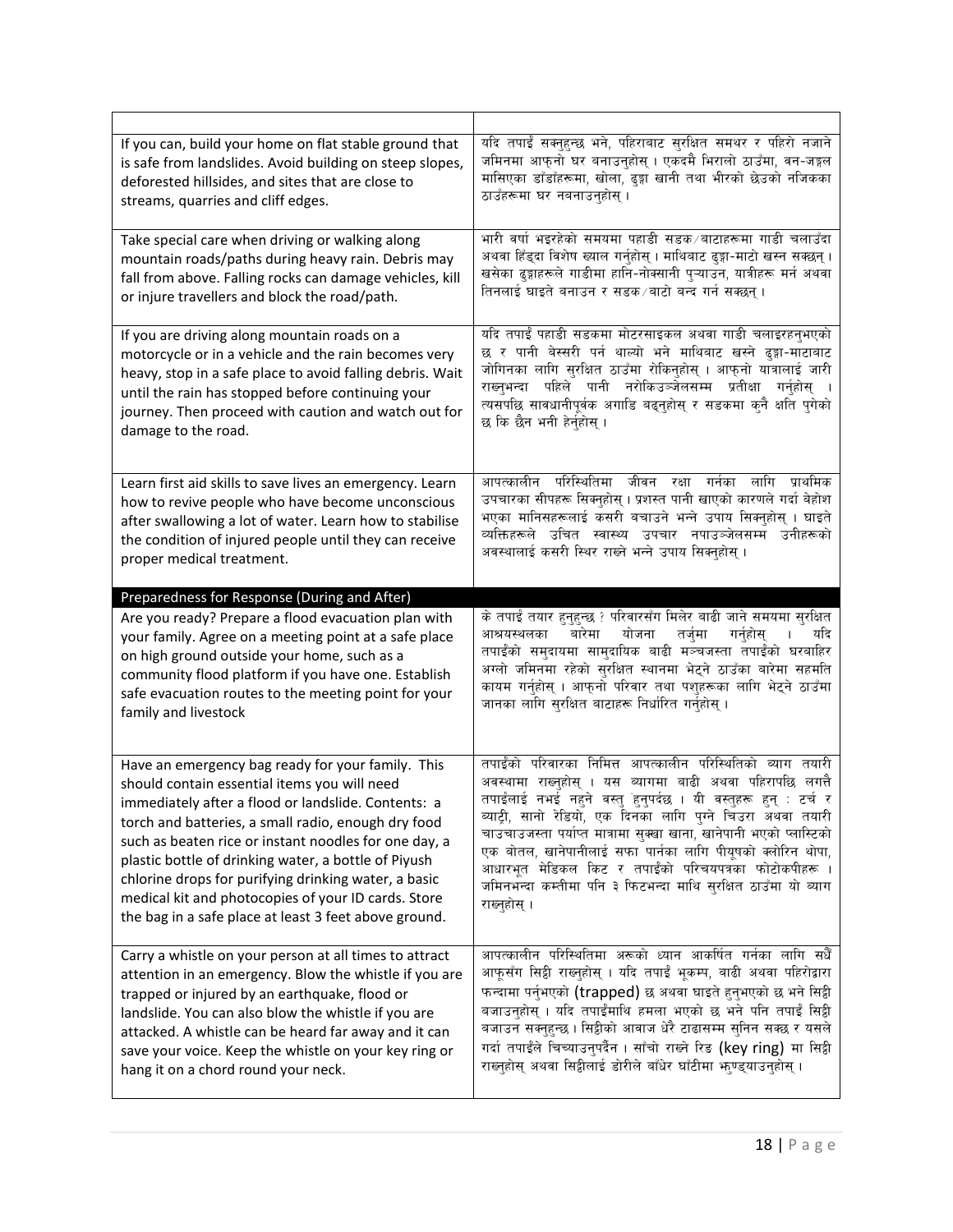| Keep your most valuable small items, such as money<br>and important papers, in a waterproof container or<br>plastic bag. This container or bag should be stored at<br>least 3 feet above floor level to keep its contents safe<br>from flood water.                                                                                                                                               | पैसा अथवा मह <b>Œ</b> वपूर्ण कागजपत्रजस्ता एकदमै मूल्यवान् वस्तुहरू पानी<br>नछिर्ने भाँडामा अथवा प्लास्ष्टिकको ब्यागमा राख्नुहोस् । यस्तो भाँडा<br>अथवा ब्यागलाई बाढीको पानीबाट यसभित्र रहेका वस्तुहरूलाई सुरक्षित<br>राख्नका लागि भुईँको सतहभन्दा कम्तीमा पनि ३ फीटमाथि राख्नुपर्दछ ।                                                                                                                                                                                                                                                                                                 |
|---------------------------------------------------------------------------------------------------------------------------------------------------------------------------------------------------------------------------------------------------------------------------------------------------------------------------------------------------------------------------------------------------|----------------------------------------------------------------------------------------------------------------------------------------------------------------------------------------------------------------------------------------------------------------------------------------------------------------------------------------------------------------------------------------------------------------------------------------------------------------------------------------------------------------------------------------------------------------------------------------|
| Store any hazardous materials such as pesticides,<br>insecticides and kerosene at least 3 feet above floor<br>level to prevent water damage to these items and<br>dangerous contamination of the flood water.                                                                                                                                                                                     | कीटनाशक औषधि र मट्टीतेलजस्ता खतरनाक सामग्रीहरूमा पानीबाट<br>हानि-नोक्सानी नपुगोस् र बाढीको पानीमा खतरनाक प्रदूषण नहोस्<br>भन्नका निमित्त यी वस्तुहरूलाई भुईंको सतहभन्दा कम्तीमा पनि ३<br>फीटमाथि भण्डारण गर्नुहोस् ।                                                                                                                                                                                                                                                                                                                                                                   |
| Reduce your risk: Identify safe places such as<br>community flood platforms or on higher ground that<br>are accessible. Keep copies of information on your<br>special need, medications being taken and any<br>allergies or sensitivities.                                                                                                                                                        | जोखिम कम गर्नुहोस् : बाढी जाने समयका लागि बनाइएका सामुदायिक<br>प्लेटफर्म अथवा सजिलै पहुँच गर्न सकिने अग्लो जमिनमाथिका सुरक्षित<br>ठाउँहरूको पहिचान गर्नुहोस् । तपाईँका विशेष आवश्यकता, तपाईँले<br>खाइरहन्भएका औषधि र क्नै पनि एलर्जी (allergies)<br>अथवा संवेदनशीलता<br>(sensitivities) सम्बन्धी जानकारीका<br>प्रतिहरूलाई सुरक्षित राख्नुहोस् ।                                                                                                                                                                                                                                        |
| Prepare a landslide evacuation plan with your family.<br>Agree on a meeting point outside your home in a safe<br>open space away from unstable slopes and cliff edges.<br>Establish evacuation routes from your home to the<br>meeting point.                                                                                                                                                     | परिवारसँग मिलेर पहिरो गएको समयमा सुरक्षित आश्रयस्थलमा कसरी<br>जाने भन्ने बारेमा योजना तयार गर्नुहोस् । अस्थिर भिरालो ठाउँ र चट्टानी<br>भीरको किनारभन्दा टाढा सुरक्षित ठाउँमा तपाईँको घरभन्दा पर भेट्ने<br>ठाउँका बारेमा सहमति कायम गर्नुहोस् । भेट्ने ठाउँमा जानका लागि<br>घरबाट सुरक्षित आश्रयस्थलसम्मका मार्गहरू निर्धारित गर्नुहोस् ।                                                                                                                                                                                                                                               |
| Prepare a flood/landslide evacuation plan for your<br>school or workplace. Designate a meeting point at a<br>safe place on high ground. Establish safe evacuation<br>routes to the meeting point. Make sure everyone<br>knows what to do in an emergency. Know who to<br>communicate with downhill to warn of potential<br>landslide activity. Practice emergency evacuation<br>drills regularly. | विद्यालय अथवा काम गर्ने ठाउँका लागि<br>बाढी ⁄ पहिरोका समयमा सुरक्षित आश्रयस्थलमा जानका निमित्त योजना<br>तयार गर्नुहोस् । अग्लो जमिनमा रहेको सुरक्षित ठाउँमा भेट्ने ठाउँ<br>तोक्नुहोस् । भेट्ने ठाउँमा जानका लागि घरबाट सुरक्षित<br>आश्रयस्थलसम्मका मार्गहरू निर्धारित गर्नुहोस् । आपत्कालीन समयमा<br>के गर्ने भन्ने कुरा सबैलाई थाहा छ भन्ने कुरा पक्का गर्नुहोस् ।<br>पहिरोको सम्भावित गतिविधिका बारेमा चेतावनी दिनका लागि तलतिर<br>कन व्यक्तिलाई खबर गर्ने हो भन्ने कुरा थाहा पाउनुहोस् ।<br>आपत्कालीन समयमा सुरक्षित आश्रयस्थलमा कसरी जाने भन्ने अभ्यास<br>नियमित रूपमा गर्नुहोस् । |
| Pay attention to the following warning signs to<br>prepare for landslide risk: cracks in land, road or<br>home, dirty underground water sources, tilting trees<br>or retaining walls, springs in previously dry areas,<br>streams that stop flowing and small stones falling for<br>no apparent reason. If you notice these warnings, get<br>to a safe place away from the risk area.             | पहिरोका जोखिमका लागि तयार रहनका निमित्त चेतावनीका<br>निम्नलिखित चिह्नहरूप्रति ध्यान दिनुहोस् : जमिन, सडक अथवा घरमा<br>देखिएका चिरा, भूमिगत पानीको स्रोत धमिलो हुनु, एकातिर ढल्केका<br>रूख अथवा रिटेनिड वालहरू (retaining walls), पहिले सुक्खा हुने<br>ठाउँमा मूल फुट्नु, खोलाहरू बग्न बन्द हुनु र देखिने कुनै कारणविना<br>नै स-साना ढुङ्गा खस्नु । यदि तपाईंले यी चिहन देख्नुभयो भने<br>जोखिमको क्षेत्रभन्दा टाढा सुरक्षित ठाउँमा जानुहोस् ।                                                                                                                                           |
| In your home, school or workplace, know and practice<br>your flood and landslide action plan. This includes<br>practicing your flood or landslide evacuation route.                                                                                                                                                                                                                               | आफुनो घर, विद्यालय अथवा काम गर्ने ठाउँमा बाढी तथा पहिरोसम्बन्धी<br>कार्ययोजनाका बारेमा जानकारी प्राप्त गर्नुहोस् र त्यसको अभ्यास<br>गर्नुहोस् । यसअन्तर्गत बाढी अथवा पहिरो गएको समयमा सुरक्षित<br>आश्रयस्थलमा जानका लागि तपाईँले हिँड्ने बाटाको अभ्याससमेत पर्दछ।                                                                                                                                                                                                                                                                                                                      |
| Monitor the weather for heavy rain which may cause<br>floods or landslides, especially during the rainy<br>season. Listen to local radio stations regularly and<br>watch out for any warnings issued by the local<br>authorities. Follow the advice given by the local                                                                                                                            | विशेष गरी वर्षा याममा बाढी अथवा पहिरो जान सक्ने गरी हने भारी<br>वर्षाका बारेमा थाहा पाउन मौसमको अनुगमन गर्नुहोस् । नियमित<br>रूपमा स्थानीय रेडियो स्टेशन सुन्नुहोस् र स्थानीय अधिकारीहरूद्वारा जारी<br>गरिएको कुनै चेतावनी छन् कि भनी हेर्नुहोस् । बाढी तथा पहिरोले पुऱ्याउने<br>हानि-नोक्सानीबाट आफू र आफ्नो परिवारलाई सुरक्षित राख्नका<br>निमित्त स्थानीय अधिकारीहरूले दिएका सल्लाहको अनुसरण गर्नुहोस् ।                                                                                                                                                                             |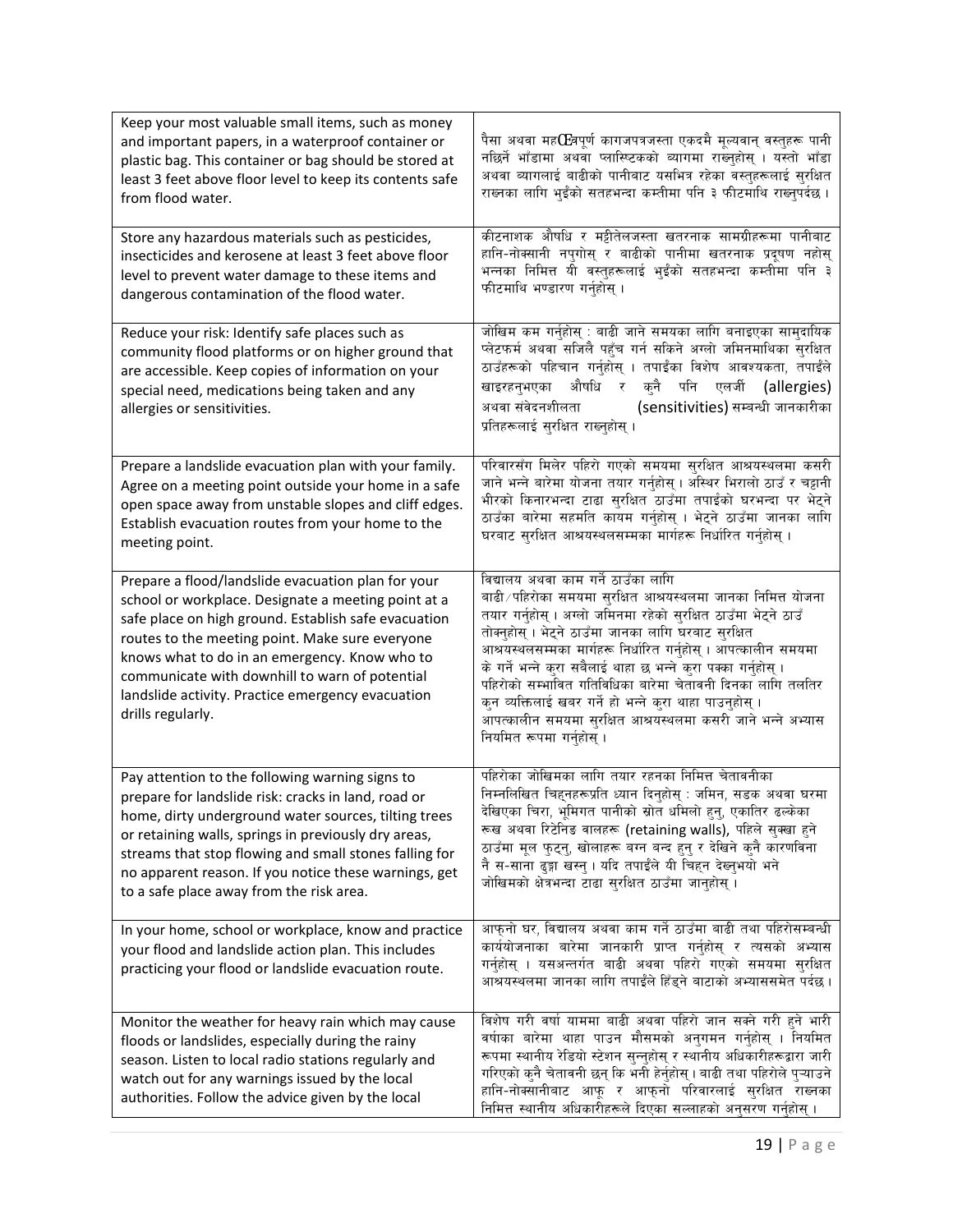| authorities to protect yourself and your family against<br>harm from floods and landslides.                                                                                                                                                                                                                |                                                                                                                                                                                                                                                                                                                                                             |
|------------------------------------------------------------------------------------------------------------------------------------------------------------------------------------------------------------------------------------------------------------------------------------------------------------|-------------------------------------------------------------------------------------------------------------------------------------------------------------------------------------------------------------------------------------------------------------------------------------------------------------------------------------------------------------|
| During a flood, if you are in a vehicle or motorbike,<br>avoid passing through flood water and move to higher<br>ground away from rivers. Fast flowing water that is<br>only ankle deep can wash away a car.                                                                                               | बाढीको समयमा यदि तपाईं गाडी अथवा मोटरसाइकलमा हन्हन्छ भने<br>बाढीको पानी भएर तर्ने काम नगर्नुहोस् र नदीभन्दा टाढा अग्लो जमिनमा<br>जानुहोस् । गोलीगाँठोजति गहिरो र उर्लंदो भेलले कारलाई बगाएर<br>लैजान सक्छ ।                                                                                                                                                 |
| If your vehicle becomes stuck in flood water, leave it<br>quickly and go to a safe place on higher ground.                                                                                                                                                                                                 | यदि तपाईंको गाडी बाढीको पानीमा फस्यो भने तुरुन्तै गाडी त्यहीं<br>छोड्नुहोस् र अग्लो जमिनमाथि सुरक्षित ठाउँमा जानुहोस् ।                                                                                                                                                                                                                                     |
| Stay out of flood water to be safe. Do not play, bathe<br>or swim in flood water. It is dangerous. Strong<br>currents can sweep you away. Debris in the water can<br>cause injury. Snakes in the water may bite you. The<br>water may be contaminated and make you ill.                                    | सुरक्षित रहनका लागि बाढीको पानीभन्दा टाढै रहनुहोस् । बाढीको पानीमा<br>नखेल्नुहोस्, ननुहाउनुहोस् र पौडी नखेल्नुहोस् । यो खतरनाक हुन्छ ।<br>बलियो भेलले तपाईँलाई बगाउन सक्छ । पानीले बगाएर ल्याएका ढ्ङ्गा-<br>माटाले चोट पुऱ्याउन सक्छन् । पानीमा भएका सर्पहरूले<br>तपाईँलाई टोक्न सक्छन् । पानी प्रदूषित हन सक्छ र तपाईँ बिरामी<br>पर्न सक्नुहुन्छ ।         |
| Do not drink water left by floods. It may be<br>contaminated and make you ill. Make water safe to<br>drink by boiling it for at least five minutes. You can<br>also make water safe to drink by treating it with<br>Piyush chlorine drops or the prescribed dose of other<br>water purification chemicals. | बाढीले छोडेर गएको बाँकी पानी नखानुहोस् । यो प्रदूषित हन सक्छ र<br>यसबाट तपाईं बिरामी पर्न सक्नुहुन्छ ।<br>कम्तीमा पनि पाँच मिनेटसम्म उमालेर पानीलाई सुरक्षित पार्नुहोस् ।<br>पानीलाई पीयूष क्लोरिनका थोपा अथवा पानी शुद्ध पार्ने अरू रासायनिक<br>पदार्थहरूका<br>तोकिएको<br>मात्राद्वारा<br>उपचार<br>गरेर<br>पनि<br>पानीलाई तपाईं सुरक्षित पार्न सक्नुहुन्छ। |
| Keep your children safe from drowning. Do not allow<br>your children to play in flood water. Make sure they<br>stay close to you at all times where you can see and<br>hear them.                                                                                                                          | आफ्ना केटा-केटीहरूलाई डुब्नबाट सुरक्षित राख्नुहोस् । बाढीको पानीमा<br>नदिनुहोस्<br>केटा-केटीहरूलाई<br>खेल्न<br>आफना<br>तपाईले<br>$\mathbf{I}$<br>उनीहरूलाई देख्न सक्ने र उनीहरूको आवाज सुन्न सक्ने ठाउँमा<br>उनीहरू सधैँ तपाईँको नजिक रहन्छन् भन्ने कुरा पक्का गर्नुहोस् ।                                                                                  |
| Stay away from electrical wires, plug points, and<br>electrical equipment that have got wet. Do not touch<br>wet electrical items. You may receive a strong<br>electrical shock that could hurt or kill you.                                                                                               | बिजुलीका भिजेका तार, प्लग जोड्ने ठाउँ र बिजुलीका उपकरणभन्दा<br>टाढै रहनुहोस् । बिजुलीका भिजेका वस्तुहरू नछुनुहोस् । यसो गरेमा<br>तपाईँलाई बिज्लीको भन्दका लाग्न सक्छ र त्यसबाट तपाईँलाई चोटपटक<br>लाग्न सक्छ अथवा तपाईं मर्न पनि सक्नुहुन्छ।                                                                                                                |
| Take your domestic animals with you when you<br>evacuate your home to avoid flooding. If there is no<br>time to take your animals with you, let them free to<br>find their own way to a safe place on higher ground.                                                                                       | बाढीबाट जोगिनका लागि आफ्नो घरबाट सुरक्षित आश्रयस्थलसम्म<br>जाने समयमा घरपालुवा जनावरहरू पनि आफूसँगै लिएर जानुहोस् । यदि<br>आफूसँगै तिनलाई लिएर जानका लागि तपाईँसँग समय छैन भने अग्लो<br>जमिनमा तिनले आफैँ सुरक्षित ठाउँ फेला पारून् भन्नका लागि<br>तिनलाई फुकाइदिनुहोस् ।                                                                                   |
| During heavy rainfall, listen for rumbling sounds that<br>may indicate an approaching landslide. If you hear a<br>rumbling sound, move away from the noise<br>immediately to safer ground away from the landslide                                                                                          | भारी वर्षा भएको समयमा पहिरो नजिकै आइरहेको छ भनी सङ्केत<br>गर्ने गडगडाहटको आवाज सुन्नुहोस् । यदि तपाईँले गड्गडाहटको<br>आवाज सुन्नुभयो भने यस्तो आवाज आएको ठाउँबाट तुरून्तै पहिरोभन्दा<br>टाढा स्रक्षित ठाउँमा जानुहोस् ।                                                                                                                                     |
| Be alert for landslides during heavy rainfall. Be<br>especially alert for landslides at night when many<br>people may be asleep. Debris flows can occur without<br>warning, even if it's not raining where you are. Be<br>alert when in steep river channels.                                              | भारी वर्षाको समयमा पहिरोका बारेमा सतर्क रहनुहोस् । विशेष गरी धेरै<br>सुतिरहेको हुन सक्ने रातको समयमा<br>मानिसहरू<br>पहिरोका<br>बारेमा सतर्क रहनुहोस् । तपाईं अहिले रहिरहेको ठाउँमा पानी परिरहेको<br>छैन भने पनि कुनै चेतावनीविना नै ढुङ्गा-माटो बगेर आउन सक्छन् ।<br>नदीका भिराला नहरहरूमा हुनुहुन्छ भने सतर्क रहनुहोस् ।                                   |
|                                                                                                                                                                                                                                                                                                            |                                                                                                                                                                                                                                                                                                                                                             |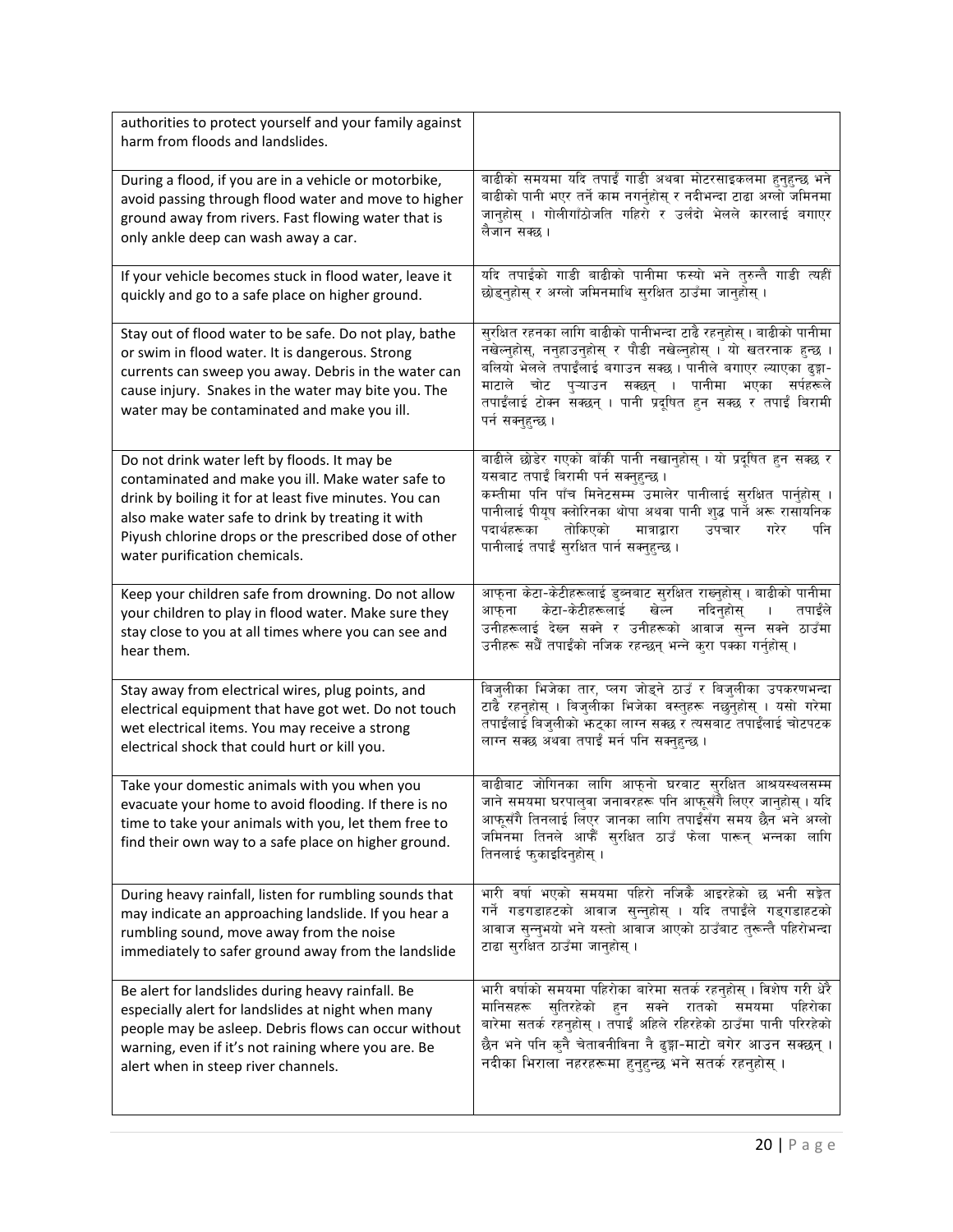| If landslide danger is likely, move away from the area                                                                                                                                                                                                                                                                                                                                                                  | यदि पहिराको खतराको सम्भावना छ भने जतिसक्दो चाँडो जोखिमको                                                                                                                                                                                                                                                                                                                                                                                                                                          |
|-------------------------------------------------------------------------------------------------------------------------------------------------------------------------------------------------------------------------------------------------------------------------------------------------------------------------------------------------------------------------------------------------------------------------|---------------------------------------------------------------------------------------------------------------------------------------------------------------------------------------------------------------------------------------------------------------------------------------------------------------------------------------------------------------------------------------------------------------------------------------------------------------------------------------------------|
| of risk as quickly as possible.                                                                                                                                                                                                                                                                                                                                                                                         | क्षेत्रभन्दा टाढा जानुहोस् ।                                                                                                                                                                                                                                                                                                                                                                                                                                                                      |
| During heavy rainfall, be aware when driving around<br>steep slopes or mountain edges as debris can fall or<br>block passages. If you come to a section of the road or<br>path that has been blocked or destroyed by a<br>landslide, turn back. Do not attempt to cross the<br>landslide. The debris may be unstable. You could be<br>injured or killed. Warn other travelers about the<br>damaged section of the road. | भारी वर्षाको समयमा ढुङ्गा-माटो खस्न सक्ने र बाटो अवरूद्ध हुन सक्ने<br>भएकाले एकदमै भिरालो ठाउँ र पहाडको छेउमा<br>गाडी<br>चलाउने समयमा सचेत रहनुहोस् । यदि तपाईं पहिराले सडक अथवा<br>बाटाको कुनै खण्डमा अवरोध पुगेको अथवा भत्काइएको ठाउँमा<br>आइपुग्नुभएको छ भने पछाडि फर्कनुहोस् । पहिरो पार गरेर जाने कोसिस<br>नगर्नुहोस् । त्यहाँका ढुङ्गा-माटो बग्न सक्छन् । तपाईँलाई चोटपटक<br>लाग्न सक्छ अथवा तपाईं मर्न सक्नुहुन्छ। सडकको क्षति पुगेको खण्डका<br>बारेमा अरू यात्रीहरूलाई चेतावनी दिन्होस् । |
| After one landslide, further landslides may follow.<br>Landslides may also cause local flooding. If you can,<br>move away from the landslide area to a safe place on<br>high ground away from unstable slopes.                                                                                                                                                                                                          | एउटा पहिरो गएपछि थप अरू पहिरा जान सक्छन् । पहिराले गर्दा स्थानीय<br>रूपमा बाढी जान पनि सक्छ । यदि सक्नुहुन्छ भने अस्थिर भिराला<br>ठाउँहरूबाट पहिरोभन्दा टाढा अग्लो जमिनमा सुरक्षित ठाउँमा जानुहोस् ।                                                                                                                                                                                                                                                                                              |
| After a landslide, be aware of flood risk as floods can                                                                                                                                                                                                                                                                                                                                                                 | पहिरोपछि बाढी जान सक्ने भएकाले पहिरोपछि बाढीको जोखिमका                                                                                                                                                                                                                                                                                                                                                                                                                                            |
| occur after a landslide. Move to safe and higher                                                                                                                                                                                                                                                                                                                                                                        | बारेमा सचेत हुनुहोस् । बाढीको सम्भावित जोखिमबाट आफूलाई सुरक्षित                                                                                                                                                                                                                                                                                                                                                                                                                                   |
| ground to protect yourself from potential flood risk.                                                                                                                                                                                                                                                                                                                                                                   | राख्नका लागि सुरक्षित तथा अग्लो ठाउँमा जानुहोस् ।                                                                                                                                                                                                                                                                                                                                                                                                                                                 |
| If you must enter still or slow-moving shallow water,<br>wear shoes to protect your feet. Do not walk through<br>flood water that comes above your knee. You may be<br>swept off your feet or fall into deeper water.                                                                                                                                                                                                   | यदि तपाईं शान्त अथवा बिस्तारै बगिरहेको गहिरो नभएको पानीमा पस्नै<br>पर्ने भएका खण्डमा गोडालाई सुरक्षित राख्नका लागि जुत्ता लगाउनुहोस् ।<br>घुँडाभन्दा माथिसम्म आउने बाढीको पानीमा नहिँड्नुहोस् । तपाईँका<br>गोडालाई पानीले हत्याउन सक्छ अथवा तपाईं अफ्ग गहिरो पानीमा<br>लड्न सक्तुहुन्छ ।                                                                                                                                                                                                          |
| Never walk or swim through fast-moving flood water.                                                                                                                                                                                                                                                                                                                                                                     | बाढीको उर्लंदो पानीमा कहिल्यै पनि नहिँड्नुहोस् अथवा पौडी नखेल्नुहोस् ।                                                                                                                                                                                                                                                                                                                                                                                                                            |
| Even ankle deep water that is flowing fast can sweep                                                                                                                                                                                                                                                                                                                                                                    | पानी गोलीगाँठोजति आउँछ तर भेल उर्लिरहेको छ भने पनि तपाईँका                                                                                                                                                                                                                                                                                                                                                                                                                                        |
| you off your feet.                                                                                                                                                                                                                                                                                                                                                                                                      | गोडालाई पानीले हत्याउन सक्छ।                                                                                                                                                                                                                                                                                                                                                                                                                                                                      |
| If you are isolated by flood water, use your mobile                                                                                                                                                                                                                                                                                                                                                                     | यदि तपाईं बाढीको पानीमा एक्लो पर्न्भएको छ भने मदतका लागि फोन                                                                                                                                                                                                                                                                                                                                                                                                                                      |
| phone to call for help. If you do not have a working                                                                                                                                                                                                                                                                                                                                                                    | गर्नका निमित्त मोबाइल फोनको प्रयोग गर्नुहोस् । यदि तपाईँसँग काम                                                                                                                                                                                                                                                                                                                                                                                                                                   |
| mobile phone, use a whistle or wave bright coloured                                                                                                                                                                                                                                                                                                                                                                     | गरिरहेको मोबाइल फोन छैन भने सिट्ठीको प्रयोग गर्नुहोस् अथवा अरूको                                                                                                                                                                                                                                                                                                                                                                                                                                  |
| clothing to attract attention. Flash a torch at night to                                                                                                                                                                                                                                                                                                                                                                | ध्यान आकर्षित गर्नका लागि चर्को रङको कपडा हल्लाउनुहोस् । आफू                                                                                                                                                                                                                                                                                                                                                                                                                                      |
| identify your position.                                                                                                                                                                                                                                                                                                                                                                                                 | रहेको ठाउँको पहिचान गराउनका निमित्त रातको समयमा टर्च बाल्नुहोस् ।                                                                                                                                                                                                                                                                                                                                                                                                                                 |
| After a landslide check for people who may have been                                                                                                                                                                                                                                                                                                                                                                    | पहिरापछि ढुङ्गा-माटाका फन्दामा परेका हुन सक्ने मानिसहरूका बारेमा                                                                                                                                                                                                                                                                                                                                                                                                                                  |
| trapped in debris. Direct rescuers to their location. Do                                                                                                                                                                                                                                                                                                                                                                | जाँच गर्नुहोस् । उद्धारकर्ताहरूलाई फन्दामा परेका ठाउँ देखाइदिनुहोस् ।                                                                                                                                                                                                                                                                                                                                                                                                                             |
| not enter the landslide area alone. You may also                                                                                                                                                                                                                                                                                                                                                                        | पहिरो गएको क्षेत्रमा एक्लै नपस्नुहोस् । तपाईँलाई पनि चोटपटक                                                                                                                                                                                                                                                                                                                                                                                                                                       |
| become injured or trapped.                                                                                                                                                                                                                                                                                                                                                                                              | लाग्न सक्छ अथवा तपाईं फन्दामा पर्न सक्नुहुन्छ।                                                                                                                                                                                                                                                                                                                                                                                                                                                    |
| If you are trapped in a landslide, use a whistle to alert<br>rescuers. Whistles can be heard easily. They also use<br>less energy than shouting. If you do not have a<br>whistle, make a loud noise by knocking objects<br>together.                                                                                                                                                                                    | यदि<br>तपाई<br>पहिरामा<br>फन्दामा<br>पर्न<br>भएको<br>भने<br>छ<br>उद्धारकर्ताहरूलाई सतर्क पार्नका निमित्त सिट्ठीको प्रयोग गर्नुहोस् । सिट्ठीको<br>आवाज सजिलै सुन्न सकिन्छ । सिट्ठी बजाउँदा कम ऊर्जाको प्रयोग पनि<br>हुन्छ । यदि तपाईँसँग सिट्ठी छैन भने वस्तुहरूलाई आपसमा ठोकेर<br>चर्को आवाज निकाल्नुहोस् ।                                                                                                                                                                                       |
| Always defecate in proper toilets or latrines to<br>prevent the spread of water-borne diseases such as                                                                                                                                                                                                                                                                                                                  | भाडा-पखालाजस्ता पानीजन्य रोगहरू फैलन नदिनका निमित्त सधैँ उचित<br>शौचालय अथवा चर्पीमा दिसा गर्नुहोस् । यदि तपाईं शौचालयको प्रयोग<br>गर्न सक्नुहुन्न भने आफ्नो दिसा जमिनमा पुर्नुहोस् । खुला जमिनमा अथवा                                                                                                                                                                                                                                                                                            |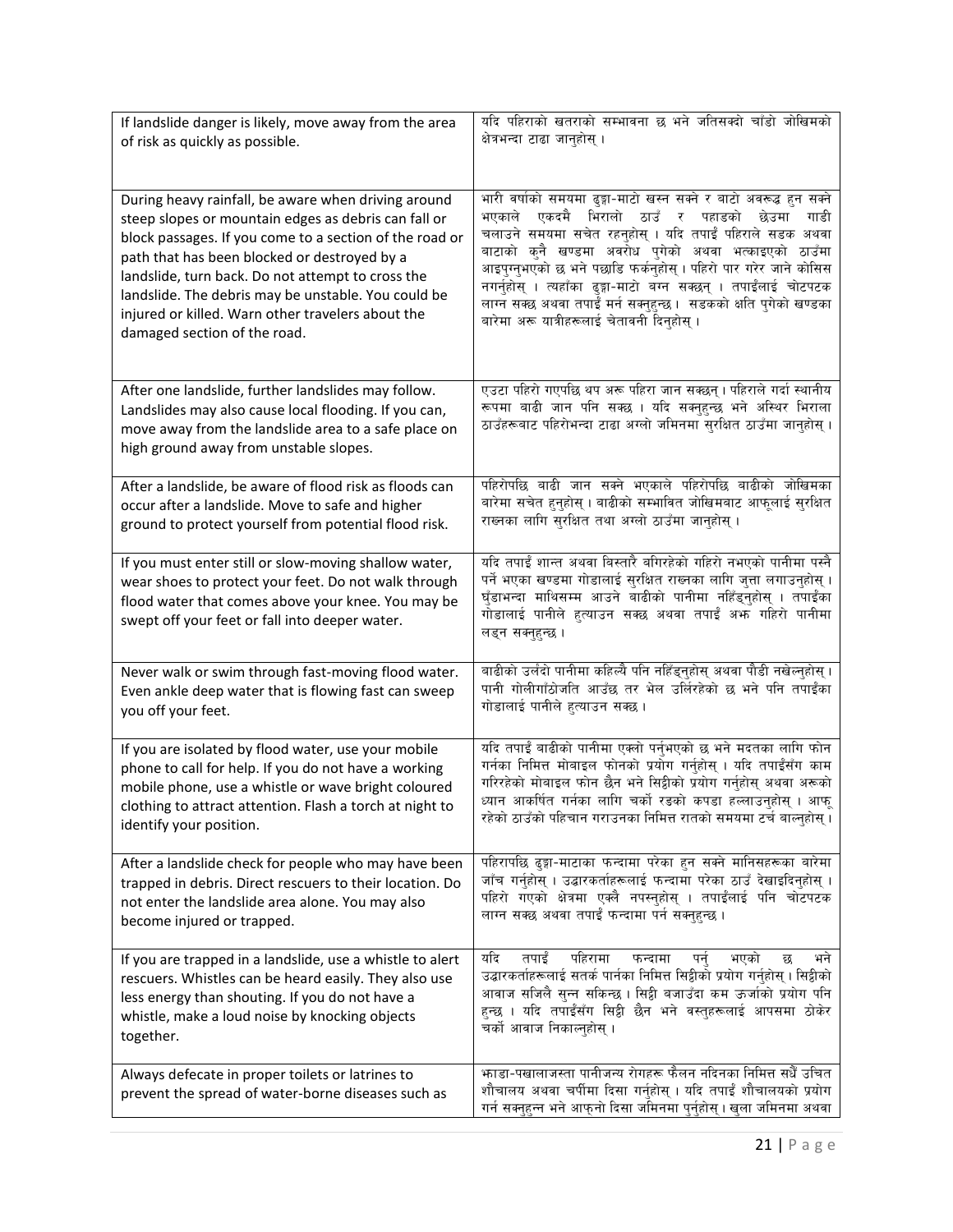| diarrhoea. If you cannot use a latrine, bury your<br>faeces in the ground. Do not defecate on open | पानीको स्रोतनजिक दिसा नगर्नुहोस् । |
|----------------------------------------------------------------------------------------------------|------------------------------------|
| ground or near water sources.                                                                      |                                    |

# <span id="page-21-0"></span>**Fire**

| English                                                                                                                                                        | Nepali                                                                                                                                                                                           |
|----------------------------------------------------------------------------------------------------------------------------------------------------------------|--------------------------------------------------------------------------------------------------------------------------------------------------------------------------------------------------|
| Awareness (Before)                                                                                                                                             |                                                                                                                                                                                                  |
| Fire can happen at any time. The most common                                                                                                                   | आगलागी जुनसुकै समयमा हुन सक्छ । आगललागीका मुख्य स्रोतहरूमा                                                                                                                                       |
| source of fires involve: gas stoves and heaters,                                                                                                               | यी पर्छन् : स्टोभ र हिटर, चुरोट ∕तमाखु खाने सामग्री, बिज्लीमाथि                                                                                                                                  |
| smoking materials, electrical overload/appliances, and                                                                                                         | चाहिनेभन्दा बढी चाप (electrical overload) /बिजुलीका उपकरण                                                                                                                                        |
| the burning of garbage or debris in an uncontrolled                                                                                                            | र अनियन्त्रित रूपमा फोहोर-मैला अथवा भत्के-बिग्रेका टुक्राटाक्री                                                                                                                                  |
| manner.                                                                                                                                                        | (debris) बाल्ने काम।                                                                                                                                                                             |
| Flammable materials such as pesticides, exposed                                                                                                                | कीटनाशक औषधि, सुकेका काठ, सुक्खा पात-पतिङ्गर, पराल, सुकेका                                                                                                                                       |
| wood, dried leafs, hay, dead or overhanging trees can                                                                                                          | अथवा भून्डिइरहेका रूखजस्ता सजिलै बल्ने सामग्रीले आगोलाई चाँ-                                                                                                                                     |
| cause fires to spread rapidly.                                                                                                                                 | चाँडो फैलाउन सक्छन् ।                                                                                                                                                                            |
| Check your home for fire safety: Make sure you home                                                                                                            | आगलागीबाट सुरक्षाका लागि आफुनो घरको जाँचपडताल गर्नुहोस् :                                                                                                                                        |
| is not exposed to the risk of fire. Douse fires                                                                                                                | तपाईंको घर आगलागीको जोखिममा छैन भन्ने पक्का गर्नुहोस् । खाना                                                                                                                                     |
| completely after cooking food or leaving it                                                                                                                    | पकाइसकेपछि अथवा आगोलाई त्यसै छोड्नुभन्दा अघि पानीले पूरै आगो                                                                                                                                     |
| unattended, store flammables such as fuel, match                                                                                                               | निभाउन्होस्, इन्धन, सलाई जस्ता सजिलै बल्ने सामग्रीको भण्डारण                                                                                                                                     |
| sticks safely away from your home. Make sure you                                                                                                               | घरभन्दा टाढा गर्नुहोस् । आगलागी भइहालेका खण्डमा घर अथवा काम                                                                                                                                      |
| identify two escape routes from your home or work in                                                                                                           | गर्ने ठाउँबाट बाहिर निस्कनका लागि द्इटा बाटाको पहिचान तपाईंले                                                                                                                                    |
| the event of a fire.                                                                                                                                           | गर्नुभएको छ भन्ने करा पक्का गर्नुहोस् ।                                                                                                                                                          |
| Mitigation (Before)                                                                                                                                            |                                                                                                                                                                                                  |
| Protect your home from fire. Always build on level<br>ground as fire will spread rapidly even on minor<br>slopes. This measure will reduce the spread of fire. | आगलागीबाट आफ्नो घर जोगाउन्होस् । आगो थोरै भिरालो भएको<br>ठाउँमा समेत तीव्र रूपमा फैलने भएको कारणले गर्दा सधैँ समतल<br>जमिनमा घर निर्माण गर्नुहोस् । यस कदमबाट आगलागी फैलने  जोखिम<br>कम हन सक्छ। |
| Keep your home safe from fire. Keep your roof clear                                                                                                            | आगलागीबाट आफ्नो घरलाई सुरक्षित राख्नुहोस् । छानामा पराल, पात-                                                                                                                                    |
| from hay, leaves and debris. Remove all hay, dead                                                                                                              | पतिङ्गर र भत्के-बिग्रेका टुका-टाकी केही पनि नराख्नुहोस् । भएभरका                                                                                                                                 |
| wood and vegetation at least 30 feet away from your                                                                                                            | पराल, सुकेका काठ र पात-पतिङ्गर आफ्नो घरभन्दा ३० फीट पर                                                                                                                                           |
| home. This will protect your home from the potential                                                                                                           | हटाउन्होस् । यसले तपाईंको घरलाई आगलागीको सम्भावित कारण र                                                                                                                                         |
| cause and spread of fire.                                                                                                                                      | आगलागी फैलनबाट बचाउँछ ।                                                                                                                                                                          |
| Identify a source of water nearby, such as a pond,                                                                                                             | आगो निभाउनका लागि पहुँच गर्न सकिने र नजिकैका तलाउ, पोखरी                                                                                                                                         |
| pool, or water tank that can be accessed to put out a                                                                                                          | अथवा पानी ट्याङ्कीजस्ता पानीका स्रोतहरूको पहिचान गर्नुहोस् । पानीको                                                                                                                              |
| fire. Knowing where water can be accessed can help                                                                                                             | क्रा थाहा भएका खण्डमा यसले तुरुन्त कदम चाल्न मदत गर्दछ र आगो                                                                                                                                     |
| you act fast and reduce the spread of fire.                                                                                                                    | फैलन पाउँदैन ।                                                                                                                                                                                   |
| A bucket of dry earth will also extinguish a small fire.                                                                                                       | सुक्खा माटोले भरिएको बाल्टिनबाट पनि आगो निभ्दछ । सानो आगो                                                                                                                                        |
| Have a method of summoning help from neighbours                                                                                                                | निभाउनका लागि तपाईलाई सहयोग गर्न छिमेकीहरूबाट मदत लिनका                                                                                                                                          |
| to assist you to extinguish a small fire and ensure                                                                                                            | लागि उनीहरूलाई कसरी बोलाउने भनी सो विधिको विकास गर्नुहोस् र                                                                                                                                      |
| additional help from the emergency responders is                                                                                                               | आपत्कालीन परिस्थितिमा प्रतिकार्य गर्नेहरूबाट थप मदत आवश्यक                                                                                                                                       |
| called for.                                                                                                                                                    | भएका खण्डमा सो लिने कुरा पक्का गर्नुहोस् ।                                                                                                                                                       |
| Install a smoke detector in each room of your house                                                                                                            | आफुनो घरका सबै कोठाहरूमा अथवा कम्तीमा पनि आफुनो घरबाट                                                                                                                                            |
| or at least in your escape route out of the property. A                                                                                                        | बाहिर निस्कने बाटामा धूवाँ पत्ता लगाउने यन्त्र (smoke detector)                                                                                                                                  |
| smoke detector can give you warning if a fire is                                                                                                               | जडान गर्नुहोस् । यदि आगलागी सुरु भएको छ भने धूवाँ पत्ता लगाउने                                                                                                                                   |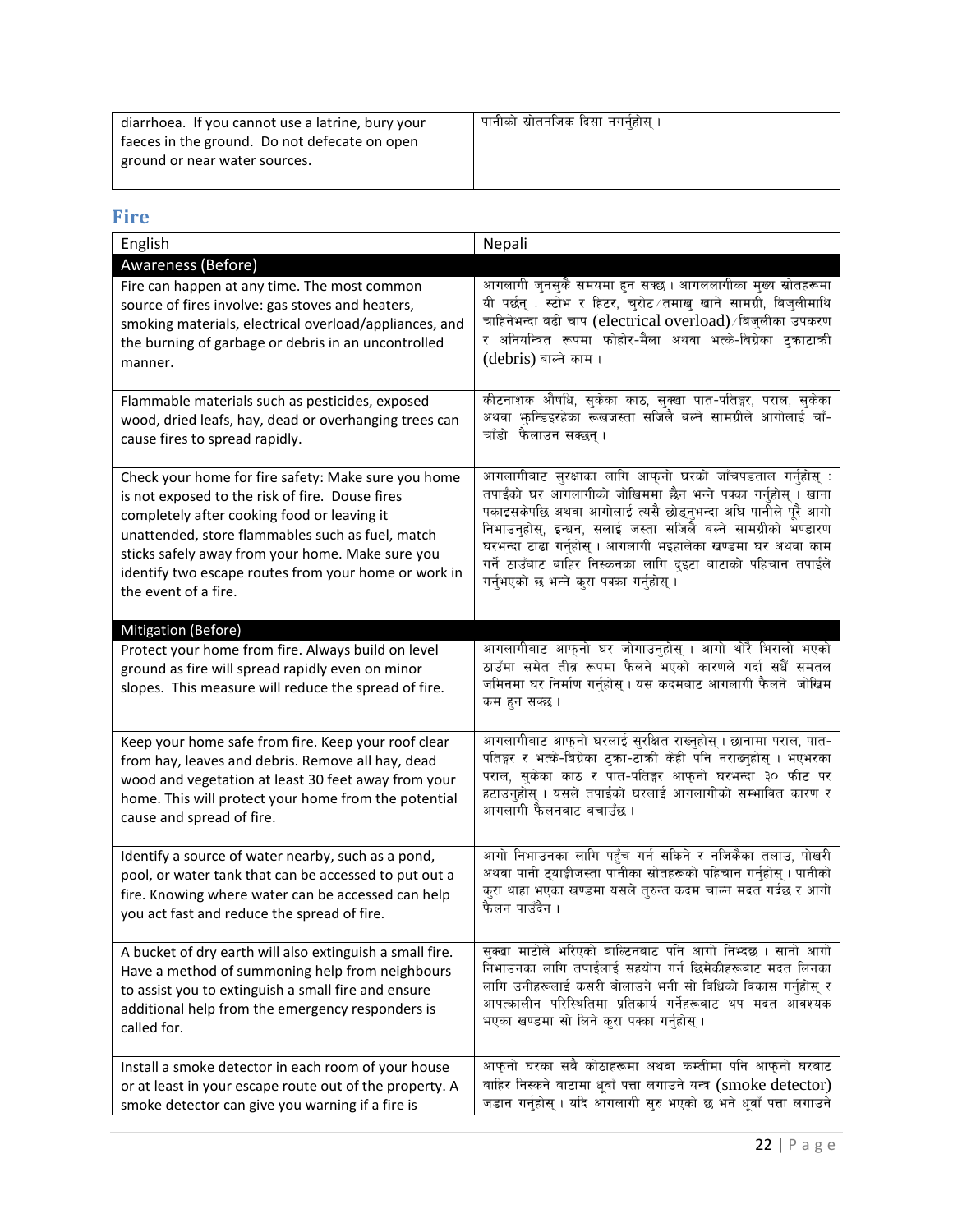| happening which will allow you and your family to                                                                                                                                                                                                                                                                                                                                                               | यन्त्रले तपाईलाई चेतावनी दिन्छ र यसले गर्दा सुरक्षित आश्रयस्थलमा                                                                                                                                                                                                                                                                                                                                                                                                                                                      |
|-----------------------------------------------------------------------------------------------------------------------------------------------------------------------------------------------------------------------------------------------------------------------------------------------------------------------------------------------------------------------------------------------------------------|-----------------------------------------------------------------------------------------------------------------------------------------------------------------------------------------------------------------------------------------------------------------------------------------------------------------------------------------------------------------------------------------------------------------------------------------------------------------------------------------------------------------------|
| evacuate safely.                                                                                                                                                                                                                                                                                                                                                                                                | जानका लागि तपाईं र तपाईंको परिवारलाई अवसर उपलब्ध हुन्छ ।                                                                                                                                                                                                                                                                                                                                                                                                                                                              |
| Fire can happen at any moment. Never leave your<br>stove, lit cigarettes, or candles unattended. Turn off<br>and unplug electrical appliances when not in use.<br>Ensure all appliances are unplugged during the times<br>of power shedding, due to the power surge when the<br>power is restored giving the potential to start a fire                                                                          | आगलागी जुनसुकै समयमा हुन सक्छ। स्टोभ, सल्काइएका चुरोट अथवा<br>बलिरहेका मैनबत्तीहरू कसैको पनि रेखदेख नै नहनै गरी त्यसै<br>नछोड्नुहोस् । प्रयोग नभएका बेलामा बिजुलीका उपकरणहरूको स्विच<br>बन्द गर्नुहोस् र तार प्लगबाट निकाल्नुहोस् । लोड सेडिड भएका<br>बेलामा सारा उपकरणका तार प्लगबाट निकालिएका छन् भन्ने<br>कुरा सुनिश्चित गर्नुहोस् किनभने बिजुली आउनासाथ पावर (power)<br>घटबढ हने भएकाले यसबाट आगलागी सुरु हने सम्भावना हुन्छ।                                                                                     |
| Keep flammable materials such as oil, curtains, and                                                                                                                                                                                                                                                                                                                                                             | तेल, पर्दा र तौलियाजस्ता सजिलै बल्न सक्ने वस्तुहरूलाई खाना पकाउने                                                                                                                                                                                                                                                                                                                                                                                                                                                     |
| towels away from cooking areas. Check your gas                                                                                                                                                                                                                                                                                                                                                                  | क्षेत्रभन्दा टाढा राख्नुहोस् । कुनै चुहावट छ कि छैन भनी ग्यासको सिलिन्डर                                                                                                                                                                                                                                                                                                                                                                                                                                              |
| canister and stove regularly for any leakage. If you                                                                                                                                                                                                                                                                                                                                                            | र स्टोभको जाँच नियमित रूपमा गर्नुहोस् । यदि खाना पकाउने क्षेत्रमा                                                                                                                                                                                                                                                                                                                                                                                                                                                     |
| smell of gas in cooking area, remove all sources of                                                                                                                                                                                                                                                                                                                                                             | तपाईंले ग्यासको गन्ध आएको चाल पाउन्भयो भने चुरोट अथवा                                                                                                                                                                                                                                                                                                                                                                                                                                                                 |
| ignition such as cigarettes or candles and do not light                                                                                                                                                                                                                                                                                                                                                         | मैनबत्तीजस्ता आगो बल्ने सम्पूर्ण स्रोतहरू हटाउनुहोस् र स्टोभ                                                                                                                                                                                                                                                                                                                                                                                                                                                          |
| the stove. Doing this will limit the chance for fire to                                                                                                                                                                                                                                                                                                                                                         | नसल्काउन्होस् । यसो गरेका खण्डमा यसबाट आगलागी हन र सो फैलने                                                                                                                                                                                                                                                                                                                                                                                                                                                           |
| occur and spread. This can save your life and property.                                                                                                                                                                                                                                                                                                                                                         | मौका सीमित हुन्छ। यसबाट तपाईंको जीवन र सम्पत्ति जोगिन सक्छन्।                                                                                                                                                                                                                                                                                                                                                                                                                                                         |
| Children should not play with lighters, matches or fire                                                                                                                                                                                                                                                                                                                                                         | केटाकेटीहरूले लाइटर, सलाई अथवा आगो खेलाउन् हँदैन किनभने ती                                                                                                                                                                                                                                                                                                                                                                                                                                                            |
| as they can be dangerous and cause a fire. If you see                                                                                                                                                                                                                                                                                                                                                           | खतरनाक हन सक्छन् र तिनबाट आगलागी हन सक्छ । यदि                                                                                                                                                                                                                                                                                                                                                                                                                                                                        |
| matches or a lighter and you can reach them, tell a                                                                                                                                                                                                                                                                                                                                                             | तपाईले सलाई अथवा लाइटर देख्नुभयो र तिनलाई फेला पार्न सक्नुभयो                                                                                                                                                                                                                                                                                                                                                                                                                                                         |
| grown-up.                                                                                                                                                                                                                                                                                                                                                                                                       | भने यो करा हर्किसकेका मानिसहरूलाई बताउनुहोस् ।                                                                                                                                                                                                                                                                                                                                                                                                                                                                        |
| Do not overload extension cords or wall sockets as<br>this can cause a fire. An electrical fire can destroy a<br>home in minutes. Ensure the correct fuses are used.                                                                                                                                                                                                                                            | एक्स्टेन्सन कर्डहरू (extension cords) लाई सक्नेभन्दा बढी बोफ<br>नदिनुहोस् किनभने यसो गरेमा यसबाट आगलागी हन सक्छ ।<br>बिजुलीबाट सल्केको आगोले केही मिनेटमा नै घर ध्वस्त पार्न सक्छ। सही<br>फ्युजहरू (fuses) को प्रयोग गरिएको छ भन्ने क्रा सुनिश्चित<br>गर्नुहोस् ।                                                                                                                                                                                                                                                     |
| Keep your gas or electric heater at least 3 feet away                                                                                                                                                                                                                                                                                                                                                           | ग्यास अथवा बिजुलीको हिटरलाई फर्निचर, कम्बल, पर्दा अथवा कागतबाट                                                                                                                                                                                                                                                                                                                                                                                                                                                        |
| from anything that can burn such as furniture,                                                                                                                                                                                                                                                                                                                                                                  | बनेका उत्पादनजस्ता कुनै पनि वस्तुभन्दा ३ फीट टाढा राख्नुहोस् । खुला                                                                                                                                                                                                                                                                                                                                                                                                                                                   |
| blankets, curtains or paper products. Be aware that                                                                                                                                                                                                                                                                                                                                                             | भूयालबाट आएको हावाले पर्दाजस्ता  सामग्रीहरूलाई आगोमा ∕ क्करमा                                                                                                                                                                                                                                                                                                                                                                                                                                                         |
| wind from an open window could blow material such                                                                                                                                                                                                                                                                                                                                                               | (cooker) मैनबत्तीमा उडाएर लैजान सक्छ भन्ने क्राप्रति सचेत                                                                                                                                                                                                                                                                                                                                                                                                                                                             |
| as curtains onto a fire / cooker / candle. This can help                                                                                                                                                                                                                                                                                                                                                        | हन्होस् । यसबाट आगलागीको रोकथाम गर्न र तपाईंको सम्पत्ति जोगाउन                                                                                                                                                                                                                                                                                                                                                                                                                                                        |
| prevent fire and save your property.                                                                                                                                                                                                                                                                                                                                                                            | मदत पुग्न सक्छ।                                                                                                                                                                                                                                                                                                                                                                                                                                                                                                       |
| Have a dry fire extinguisher to put out small fires. To<br>make a dry fire extinguisher, pour 3 kg of fine sand<br>into a large container and add 1 kg of baking soda. Stir<br>the mixture thoroughly. Keep the container in your<br>shop, garage, or kitchen. This mixture can be sprinkled<br>directly on small oil, grease, and petroleum fires. Dry<br>earth will also be effective to put out small fires. | स-साना आगलागीहरूमा आगो निभाउनका लागि आगो निभाउने सुक्खा<br>यन्त्र (dry fire extinguisher) राख्नुहोस् । आगो निभाउने सुक्खा<br>यन्त्र बनाउनका लागि ठूलो भाँडामा ३ केजी मसिनो बालुवा खन्याउनुहोस्<br>र त्यसमा थप १ केजी बेकिङ सोडा राख्नुहोस् । यस मिश्रणलाई बेसरी<br>चलाउनुहोस् । यो मिश्रण राखिएको भाँडो आफ्नो पसल, ग्यारेज अथवा<br>भान्छामा राख्नुहोस् । यस्तो मिश्रणको प्रयोग थोरै तेल, ग्रिज र पेट्रोलियम<br>पदार्थमा छर्नका लागि गर्न सकिन्छ । सुक्खा माटो पनि स-साना<br>आगलागीमा आगो निभाउन प्रभावकारी हुन सक्छ । |
| Keep your stove clean to prevent build-up of spilled                                                                                                                                                                                                                                                                                                                                                            | पोखिएर जम्मा भएको तेल र डढेको खाना जम्मा भएर रहन नदिनका                                                                                                                                                                                                                                                                                                                                                                                                                                                               |
| oils and burnt food. This will reduce the chance of fire                                                                                                                                                                                                                                                                                                                                                        | लागि स्टोभलाई सफा राख्नुहोस् । यसले आगलागी हुने मौकालाई कम                                                                                                                                                                                                                                                                                                                                                                                                                                                            |
| occurring and keep you and your family safe.                                                                                                                                                                                                                                                                                                                                                                    | गर्दछ र तपाईंको परिवारलाई सुरक्षित राख्दछ।                                                                                                                                                                                                                                                                                                                                                                                                                                                                            |
| Avoid burning materials such as garbage near your                                                                                                                                                                                                                                                                                                                                                               | फोहोर-मैलाजस्ता सामग्रीहरू घरनजिकै पोल्ने काम नगर्नुहोस् किनभने                                                                                                                                                                                                                                                                                                                                                                                                                                                       |
| house as a fire can spread quickly. If you do burn                                                                                                                                                                                                                                                                                                                                                              | तिनबाट आगो चाँडै फैलन सक्दछ । यदि तपाईं यी सामग्रीहरू पोल्दै                                                                                                                                                                                                                                                                                                                                                                                                                                                          |
| materials, make sure it is in a controlled space                                                                                                                                                                                                                                                                                                                                                                | हुनुहुन्छ भने यस्तो ठाउँ ढुङ्गाले घेरिएको र बल्ने सामग्रीहरूभन्दा कम्तीमा                                                                                                                                                                                                                                                                                                                                                                                                                                             |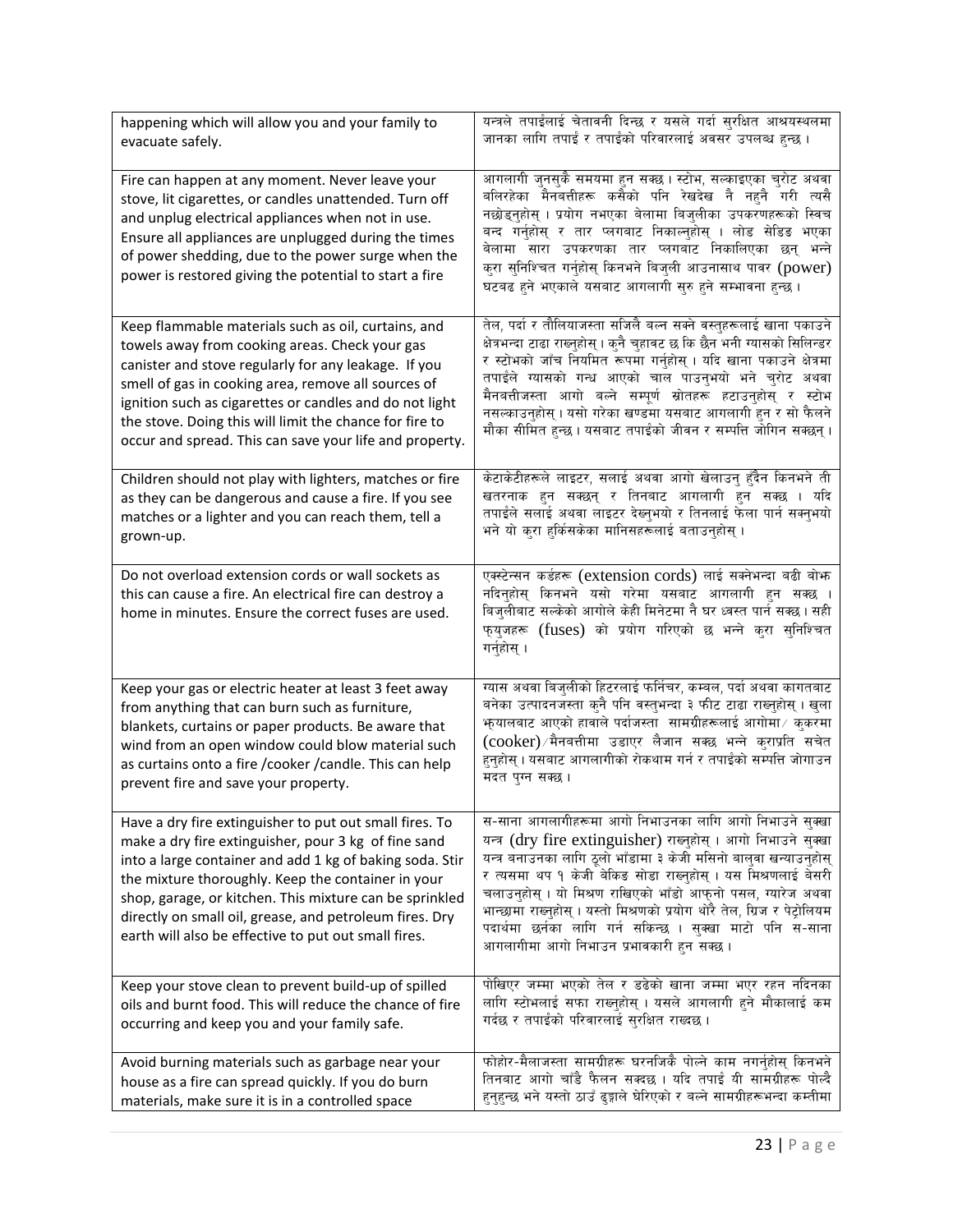| surrounded by rocks and at least 10 feet away from<br>flammable materials. Pay attention to the wind<br>direction and strength if burning outside. Dispose of<br>ashes safely in a bucket as it can take 3 days for ashes<br>to cool.                                                                                                                                            | पनि १० फीट टाढा छ भन्ने कुरा सुनिश्चित गर्नुहोस् । यदि बाहिर<br>पोलिरहनुभएको छ भने हावा कुन दिशातिर बगिरहेको छ र यो कत्तिको<br>शक्तिशाली छ भन्ने कुरामाथि ध्यान दिनुहोस् । खरानी सेलाउनका लागि<br>३ दिन लाग्ने भएकाले बाल्टीनमा राखी खरानी सुरक्षापूर्वक तह<br>लगाउन्होस् ।                                                                                                                                                                                                         |
|----------------------------------------------------------------------------------------------------------------------------------------------------------------------------------------------------------------------------------------------------------------------------------------------------------------------------------------------------------------------------------|-------------------------------------------------------------------------------------------------------------------------------------------------------------------------------------------------------------------------------------------------------------------------------------------------------------------------------------------------------------------------------------------------------------------------------------------------------------------------------------|
| Preparedness for Response (During and After)                                                                                                                                                                                                                                                                                                                                     |                                                                                                                                                                                                                                                                                                                                                                                                                                                                                     |
| Prevent Wildfires: Wildfires can kill and destroy<br>property. Never discard cigarettes on the ground or<br>leave a fire unattended. Dispose of ashes safely in a<br>bucket as it can take 3 days for ashes to cool. These<br>measures can reduce wildfire risk.                                                                                                                 | डँढेलाको रोकथाम गर्नुहोस् : डँढेलाबाट मानिसहरू मर्न सक्छन्<br>र सम्पत्तिको क्षति हुन सक्छ। कहिल्यै पनि चुरोटको ठुटो जमिनमा त्यत्तिकै<br>नछोड्नुहोस् अथवा ननिभाई आगो त्यत्तिकै नछोड्नुहोस् । खरानी सेलाउन<br>३ दिन लाग्न सक्ने भएको कारणले गर्दा खरानीलाई बाल्टिनमा सुरक्षापूर्वक<br>तह लगाउन्होस् । यी कदमहरूबाट डँढेलाको जोखिम कम हुन सक्छ ।                                                                                                                                       |
| Avoid starting new fire by using a burning stick from<br>an existing fire. Carrying burning wood is dangerous<br>and can spread fires. Use a lighter or match instead.<br>Do not use an open fire or ranko for light; use a torch<br>instead. Children should not handle fires.                                                                                                  | आगो बलिरहेको ठाउँबाट बलिरहेको अगुल्टो प्रयोग गरी नयाँ<br>आगो सल्काउन सुरु नगर्नुहोस् ।  बलिरहेको अगुल्टो लैजानु खतरनाक<br>हन सक्छ र यसबाट आगो फैलन सक्छ । उज्यालोका लागि दियालो<br>अथवा राँकोको प्रयोग नगर्नुहोस्, बरु यिनको सट्टा टर्च प्रयोग गर्नुहोस् ।<br>केटाकेटीले आगो चलाउन् हँदैन ।                                                                                                                                                                                         |
| Are you ready? Prepare a fire action plan with your<br>family. Agree on a meeting point outside in a safe<br>open space. Plan an alternative escape route in case<br>the main door is blocked. Keep a whistle on you at all<br>times to act as a warning sound.                                                                                                                  | के तपाईं तयार हनुहुन्छ ? परिवारसँग मिलेर आगलागीका बारेमा आफुनो<br>कार्य योजना तयार पार्नुहोस् । घरभन्दा बाहिर भेट्नका लागि<br>तोकिएको सुरक्षित खुला ठाउँका बारेमा सहमति कायम गर्नुहोस् । मूल<br>ढोका बन्द भएको अवस्थामा बाहिर निस्कनका लागि वैकल्पिक बाटोका<br>बारेमा योजना तयार पार्नुहोस् । चेतावनीको आवाजका रूपमा काम<br>गर्ने गरी आफ्नो साथमा सधैँ सिट्ठी राख्न्होस् ।                                                                                                          |
| If there is a fire in your home, workplace or school, do<br>not hide; go outside. You should never hide when<br>there is a fire. Get to a safe open space outside and<br>away from fire to keep safe. Request help as soon as<br>possible. For a small fire, adults should try to<br>extinguish it. If the fire is too large warn others in the<br>building so they can get out. | यदि तपाईंको घर, काम गर्ने ठाउँ अथवा विद्यालयमा आगलागी भएको<br>छ भने नलुक्नुहोस्, बाहिर निस्कनुहोस् । आगलागी हुँदा तपाईं कहिले<br>पनि लुक्नु हुँदैन । आफू सुरक्षित रहनका लागि बाहिर सुरक्षित खुला ठाउँ<br>र आगलागी भएको ठाउँभन्दा टाढा जानुहोस् । सकेसम्म चाँडो मदतका<br>लागि अनुरोध गर्नुहोस् । सानो आगलागीमा वयस्क व्यक्तिहरूले आगो<br>निभाउने कोसिस गर्नुपर्दछ । यदि आगलागी धेरै नै ठूलो छ भने घरभित्रका<br>मानिसहरूलाई चेतावनी दिनुहोस् जसले गर्दा उनीहरू बहिर<br>निस्कन सकून् । |
| If there is a fire in your home, workplace or school,<br>drop to the ground and crawl to the nearest safe exit.<br>Crawling will help you stay away from dangerous<br>smoke. Use the back of your hand to test if a door is<br>hot before opening it. If is it hot, try to find another<br>way out like a window.                                                                | यदि तपाईंको घर, काम गर्ने ठाउँ अथवा विद्यालयमा आगलागी भएको<br>छ भने जमिनमा घोप्टो पर्नुहोस् र नजिकैको सुरक्षित ढोकातिर घिस्रेर<br>गई बाहिर निस्कनहोस् । घिस्रँदा खतरनाक धुवाँबाट टाढा रहन तपाईँलाइ<br>मदत पुग्छ। ढोका खोल्नुभन्दा पहिले ढोका तातेको छ कि छैन भनी जाँच्न<br>आफ्नो हातको पछाडिपट्टिको भाग प्रयोग गर्नुहोस् । यदि ढोका तातो छ<br>भने भूयालजस्तो बाहिर निस्कने अर्को बाटो पत्ता लगाउनुहोस् ।                                                                            |
| If your clothes are on fire; practice Stop, Drop and Roll<br>to put the fire out. Stop and drop to the ground and<br>roll around until the fire is out. Do not run as this<br>makes the fire burn faster.                                                                                                                                                                        | यदि तपाईंको लुगामा आगो लागेको छ भने आगो निभाउनका लागि<br>'रोकिनुहोस्, जमिनमा घोप्टो पर्नुहोस् र गुँडुल्किनुहोस्' को अभ्यास<br>गर्नुहोस् । आगो ननिभुन्जेलसम्म 'रोकिनुहोस्, जमिनमा घोप्टो पर्नुहोस् र<br>गुँडुल्किन्होस्'। नदौडुन्होस् किनभने यसबाट आगो भन् चाँ-चाँडो बल्न<br>जान्छ ।                                                                                                                                                                                                 |
| If you smell gas or smoke or your smoke detector<br>sounds, get your family out immediately and warn<br>your neighbours. Call local authorities from your<br>mobile when outside in a safe place away from the<br>fire risk for assistance.                                                                                                                                      | यदि तपाईंले ग्यास अथवा धूवाँको गन्ध आएको चाल पाउनुभयो भने<br>अथवा धूवाँ पत्ता लगाउने यन्त्र (smoke detector) करायो भने तुरुन्तै<br>आफुनो<br>परिवारलाई<br>निकाल्नुहोस्<br>बाहिर<br>छिमेकीहरूलाई सतर्क पार्नुहोस् । आगोको जोखिमभन्दा टाढा सुरक्षित                                                                                                                                                                                                                                    |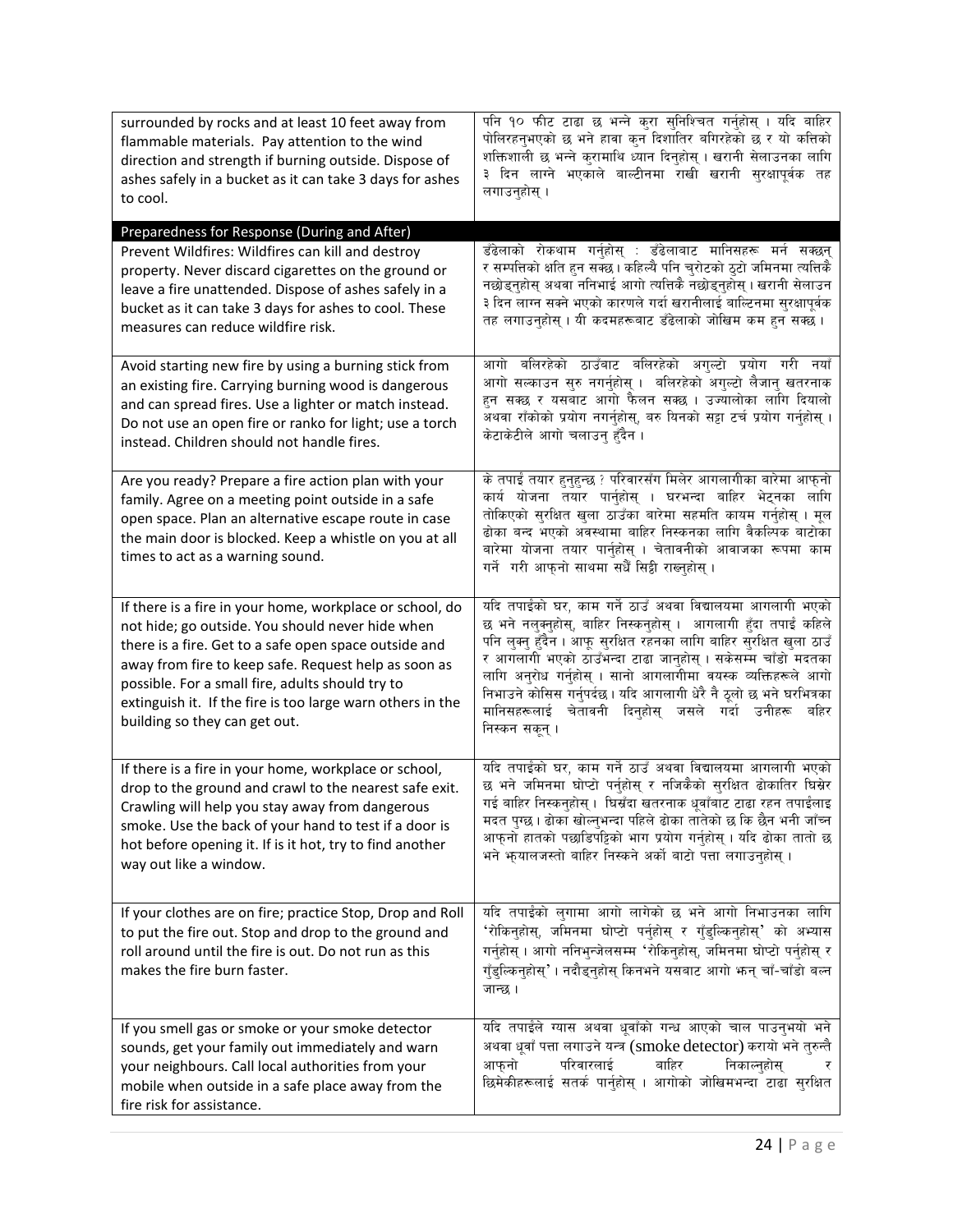|                                                                                                                                                                                                                                                     | ठाउँमा आफू बाहिर आइसकेपछि सहयोगका लागि<br>स्थानीय<br>अधिकारीहरूलाई मोबाइलबाट फोन गर्नुहोस् ।                                                                                                                                                                                                                                                        |
|-----------------------------------------------------------------------------------------------------------------------------------------------------------------------------------------------------------------------------------------------------|-----------------------------------------------------------------------------------------------------------------------------------------------------------------------------------------------------------------------------------------------------------------------------------------------------------------------------------------------------|
| If a cooking fire starts, turn off the heat immediately<br>and smother it with a pot lid or a damp cloth. Never<br>use water on electric, oil or grease fire.                                                                                       | यदि तपाईले खाना पकाई नै रहेको चुलाबाट आगलागी सुरु हुन लागेको<br>छ भने तुरुन्तै ज्वाला (heat) बन्द गर्नुहोस् र भाँडाको बिर्को अथवा<br>चिसो कपडाले यसलाई ढाक्नुहोस् । बिजुली, तेल र ग्रीज (grease)<br>बाट सुरु भएको आगोमा कहिल्यै पनि पानी प्रयोग नगर्नुहोस् ।                                                                                        |
| If there is a wood, paper or fabric fire, use water, dry<br>earth or a fire extinguisher to put the fire out. If safe,<br>use a stick or rake to remove material that is not<br>burning away from the fire to reduce the size of the<br>fire.       | यदि काठ, कागत अथवा लुगाबाट सुरु भएको आगो छ भने आगो<br>निभाउनका लागि पानी, सुक्खा माटो अथवा आगो निभाउने यन्त्र (fire<br>extinguisher) को प्रयोग गर्नुहोस् । यदि तपाईं सुरक्षित हुनुहुन्छ भने<br>आगलागीको<br>गर्नका<br>लागि<br>मात्रा<br>कम<br>नजलिरहेका सामग्रीहरूलाई आगलागीभन्दा टाढा लैजान लट्ठी अथवा दाँदे<br>(rake) को प्रयोग गर्नुहोस् ।        |
| Once you have escaped a building on fire, never re-<br>enter the building for any reason. Re-entering a<br>burning building can put you and fire rescuers at risk<br>of death or injury.                                                            | जब तपाई जलिरहेको घरबाट बाहिर निस्किसक्नुहुन्छ, तब कुनै पनि<br>कारणका लागि सो घरमा कहिल्यै पनि फोरे भित्र नपस्नुहोस् । जलिरहेको<br>घरमा फोरे भित्र पसेका खण्डमा त्यसले तपाईंलाई र आगलागीमा उद्धार<br>गर्ने मानिसहरूलाई मृत्यु अथवा चोटपटकको जोखिममा पार्न सक्छ।                                                                                      |
| During a wildfire, stay informed by listening to your<br>local radio. Follow instructions and evacuate if<br>ordered by authorities or if you feel in danger from<br>wildfire.                                                                      | डँढेलो लागेको समयमा स्थानीय रेडियो सुनेर आफूलाई सुसूचित<br>पार्नुहोस् । यदि अधिकारीहरूले निर्देशन दिएका छन् भने ती निर्देशनहरूको<br>पालन गर्नुहोस् अथवा यदि तपाईं डँढेलोबाट आफू खतरामा रहेको महसुस<br>गर्नुहुन्छ भने सुरक्षित आश्रय स्थलमा जानुहोस् ।                                                                                               |
| Protect your livestock during a wildfire by keeping<br>flammable feed away from barns or stables. Keep<br>barn doors open so livestock can escape to a safer<br>area if needed.                                                                     | डँढेलो लागेको समयमा सजिलै बल्ने खालका दाना (feed) लाई धनसार<br>(barn) अथवा तबेलाभन्दा टाढा राखेर आफ्नो पश्धनको सुरक्षा<br>गर्नुहोस् । धनसारका ढोकाहरू खुला राख्नुहोस् जसले गर्दा आवश्यक<br>परेका खण्डमा पशुहरू सुरक्षित क्षेत्रतर्फ आफैँ भाग्न सकून् ।                                                                                              |
| During a wildfire, wear protective clothing such as<br>shoes, long pants, long sleeved shirt and gloves. Keep<br>a damp towel with you to protect your face. This can<br>protect you as you escape from the fire hazard area.                       | डँढेलो लागेको समयमा, जुत्ता, लामो प्यान्ट, लामो बाहुला भएको कमिज<br>र पन्जाजस्ता सुरक्षा प्रदान गर्ने लुगा लगाउनुहोस् । आफ्नो अनुहार<br>जोगाउनका लागि भिजेको तौलिया आफ्नो साथमा राख्नुहोस् ।<br>आगलागीको प्रकोप भएको क्षेत्रबाट टाढा जाने समयमा यसले तपाईंको<br>रक्षा गर्न सक्छ ।                                                                   |
| After a wildfire, be aware of hazards such as hot<br>spots, burned trees, power poles, fallen wires and ash<br>pits. Stay away from these hazards and only re-enter<br>an area when cleared by local authorities.                                   | डँढेलो लागिसकेपछि, ताता ठाउँ, बलिरहेका रूख, बिजुलीका खम्बा,<br>खसेका तार र खरानीले भरिएका खाल्टाजस्ता जोखिमका बारेमा सचेत<br>रहनुहोस् । यस्ता जोखिमहरूबाट टाढा रहनुहोस् र स्थानीय अधिकारीहरूले<br>'हुन्छ' भनी अनुमति दिएमा मात्र यस्ता ठाउँमा फेरि प्रवेश गर्नुहोस् ।                                                                               |
| After a wildfire, be aware of hazards when cleaning<br>damages such as toxic fumes. Use damp clothes to<br>protect your face and keep children away from clean-<br>up sites. Use gloves when cleaning to avoid contact<br>with dangerous materials. | डँढेलो लागिसकेपछि, विषालु धूवाँजस्ता नष्ट भएका वस्तुहरू सफा<br>गर्ने समयमा जोखिमप्रति सचेत रहनुहोस् । आफ्नो अनुहार जोगाउनका<br>लागि भिजेको तौलिया प्रयोग गर्नुहोस् र केटाकेटीहरूलाई सफा<br>लागेको<br>ठाउँभन्दा<br>गर्न<br>टाढा<br>राख्नहोस्<br>सामग्रीहरूसँगको सम्पर्कमा<br>खतरनाक<br>लागि<br>नआउनका<br>सफा<br>गर्ने समयमा पन्जा प्रयोग गर्नुहोस् । |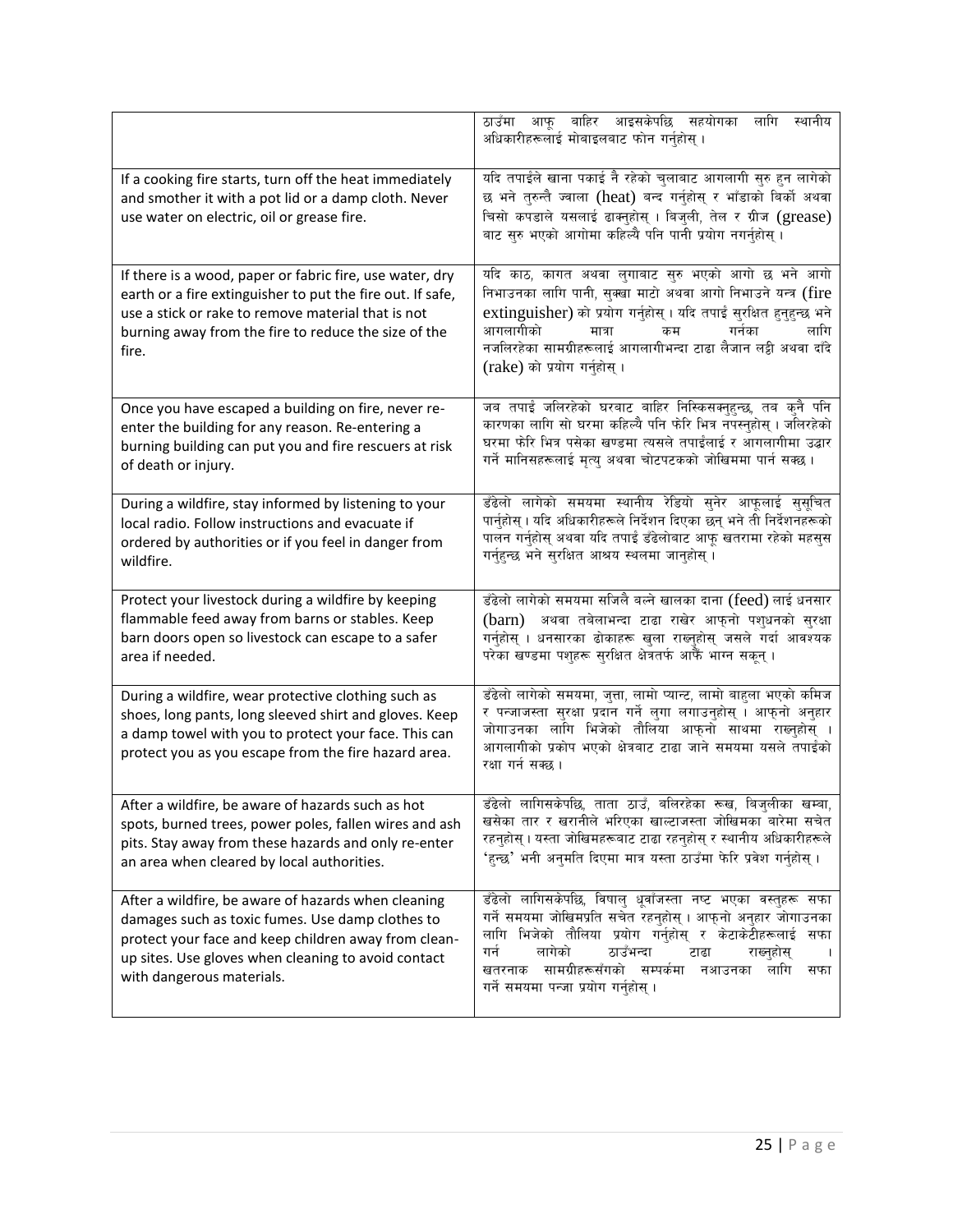## <span id="page-25-0"></span>**Annex II: Communications Group Members**

The Common Messages Guideline has been developed with the support and commitment from following Communications Group members:

Government of Nepal ActionAid Asian Development Bank Association of International NGOs BBC Media Action British Red Cross Dan Church Aid Danish Red Cross CARE DFID DPNet Earthquakes Without Frontiers ECHO ECO-Nepal Equal Access Handicap International Help Age ICIMOD IMC Worldwide International Federation of Red Cross and Red Crescent Societies Jagaran Media **JICA** Mercy Corps Mission East National Society for Earthquake Technology – NSET NCELL Nepal Red Cross Society NTC Oxfam Plan International Practical Action Save the Children UNDP UNHabitat UNICEF UNOCHA USAID World Bank World Food Programme World Health Oranization